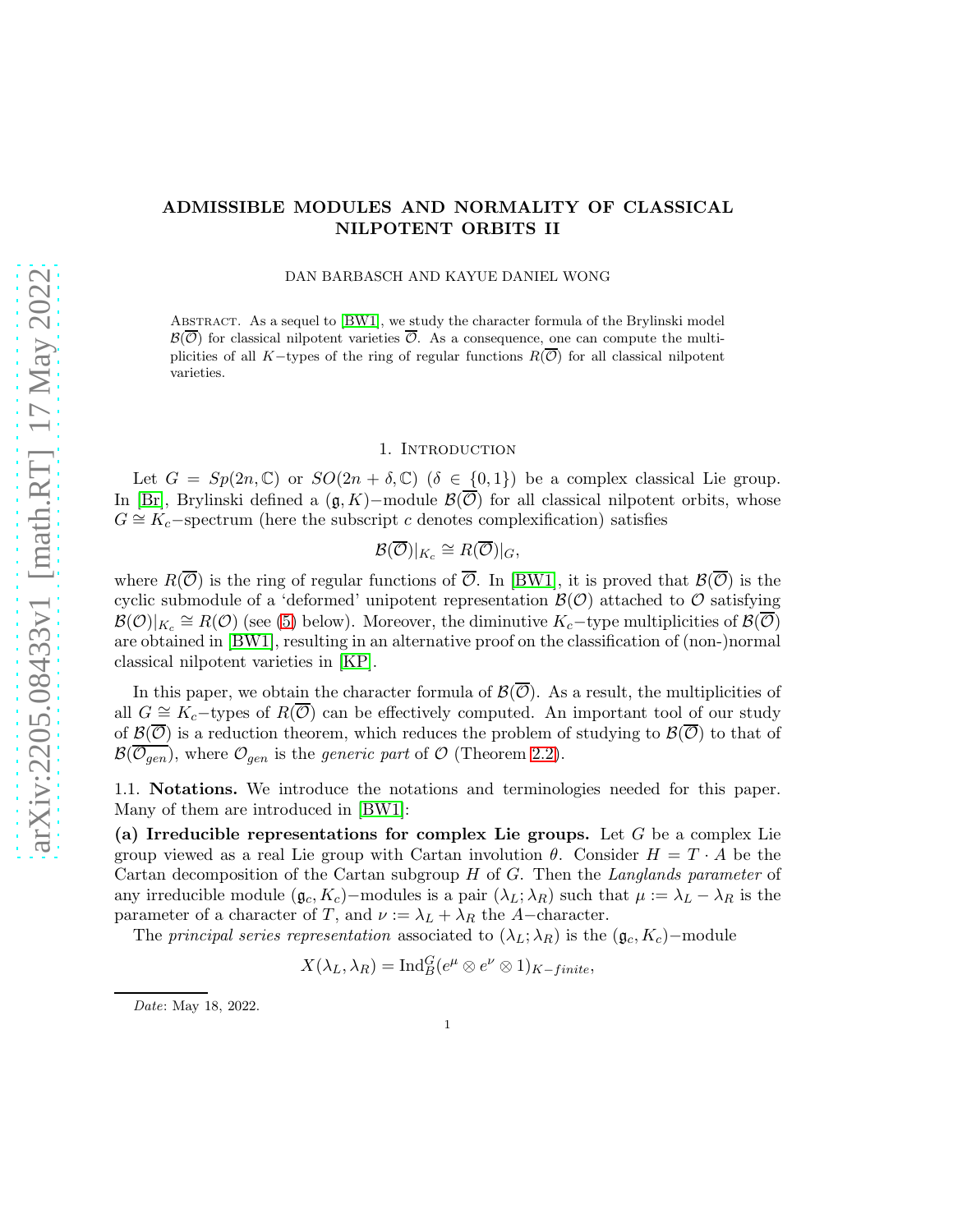where the symbol Ind refers to Harish-Chandra induction, and let  $\overline{X}(\lambda_L; \lambda_R)$  be the unique irreducible subquotient of  $X(\lambda_L; \lambda_R)$  containing the K<sub>c</sub>−type with extremal weight  $\mu$ . This is called the Langlands subquotient. The infinitesimal character of  $X(\lambda_L; \lambda_R)$  and  $X(\lambda_L; \lambda_R)$ , when  $\mathfrak{g}_c$  is identified with  $\mathfrak{g} \times \mathfrak{g}$ , is  $(\lambda_L; \lambda_R)$ .

The case of the orthogonal group is dealt with via Clifford theory. We use Weyl's parametrization of the finite dimensional representations of the orthogonal groups (see page 6 of [\[AB\]](#page-14-0)). The highest weight of a  $K_c$ -type will be denoted

<span id="page-1-0"></span>
$$
\mu = (a_1 \geq \cdots \geq a_n | \pm 1)
$$

whenever  $a_n = 0$ , and the Langlands quotients will acquire a  $\pm$  whenever the corresponding lowest  $K_c$ -types are in different irreducible quotients.

If we need to specify the group, the standard module and Langlands quotient will acquire a subscript, e.g.  $X_G(\lambda_L; \lambda_R)$  or  $\overline{X}_G(\lambda_L; \lambda_R)$  (respectively  $X_G(\lambda_L; \lambda_R) \pm 1$ ) or  $\overline{X}_G(\lambda_L; \lambda_R) \pm 1$ ) for orthogonal groups).

(b) Shorthand for parabolically induced modules. Let  $G'$  be the Lie group with the same type as G of lower rank, and  $\Psi$  be a representation of G'. We write

$$
I^G\left(\begin{pmatrix} \lambda_L \\ \lambda_R \end{pmatrix} \boxtimes \cdots \boxtimes \begin{pmatrix} \lambda'_L \\ \lambda'_R \end{pmatrix} \boxtimes \Psi\right) := \mathrm{Ind}_{GL \times \cdots \times GL \times G'}^G\left(\overline{X}_{GL}(\lambda_L; \lambda_R) \boxtimes \cdots \boxtimes \overline{X}_{GL}(\lambda'_L; \lambda'_R) \boxtimes \Psi\right).
$$

Similarly, we write

$$
I^G\left(\begin{pmatrix} \lambda_L \\ \lambda_R \end{pmatrix} \boxtimes \cdots \boxtimes \begin{pmatrix} \lambda'_L \\ \lambda'_R \end{pmatrix}\right) := \mathrm{Ind}_{GL \times \cdots \times GL}^G\left(\overline{X}_{GL}(\lambda_L; \lambda_R) \boxtimes \cdots \boxtimes \overline{X}_{GL}(\lambda'_L; \lambda'_R)\right).
$$

(c) Diminutive K<sub>c</sub>−types. Let G be a classical complex Lie group, and  $V_\mu$  be the irreducible, finite-dimensional  $K_c$ -type with highest weight  $\mu$  (or Weyl's parametrization [\(1\)](#page-1-0) for orthogonal groups). The **diminutive**  $K_c$ -types of G are:

$$
\begin{cases} V_{(1^k,0^{n-2k},-1^k)} & (0 \leq k \leq \lfloor \frac{n}{2} \rfloor) & \text{ for } G = GL(n,\mathbb{C}) \\ V_{(1^k,0^{n-k}|\ (-1)^k)} & (0 \leq k \leq n) & \text{ for } G = O(2n+1,\mathbb{C}) \\ V_{(1^{2k},0^{n-2k})} & (0 \leq k \leq \lfloor \frac{n}{2} \rfloor) & \text{ for } G = Sp(2n,\mathbb{C}) \\ V_{(1^{2k},0^{n-2k}|\ \pm 1)} & (0 \leq k \leq \lfloor \frac{n}{2} \rfloor) & \text{ for } G = O(2n,\mathbb{C}) \end{cases}
$$

.

In particular, the diminutive  $K_c$ -types are equal to  $\wedge^{2\ell} \mathbb{C}^{2n+\delta}$   $(\delta \in \{0,1\})$  for orthogonal groups, and  $\wedge^{2\ell} \mathbb{C}^{2n} / \wedge^{2\ell-1} \mathbb{C}^{2n+\delta}$  for symplectic groups.

Let X, Y be two admissible  $(\mathfrak{g}_c, K_c)$ –modules. We write

$$
X \approx Y
$$

if X and Y have the same composition factors with diminutive lowest  $K_c$ -types (with multiplicities). Note that this is a weaker notion than  $\stackrel{dm}{\rightarrow}$  defined in [\[BW1\]](#page-15-0).

(d) Shorthand for Langlands parameters. Let  $a, A \in \frac{1}{2}$  $\frac{1}{2}\mathbb{Z}$  be such that  $A - a \in \mathbb{Z}$ . A string is an ascending sequence of numbers  $(a \dots A) := (a, a+1, \dots, A-1, A)$  (if  $A-a < 0$ ) then the string is empty).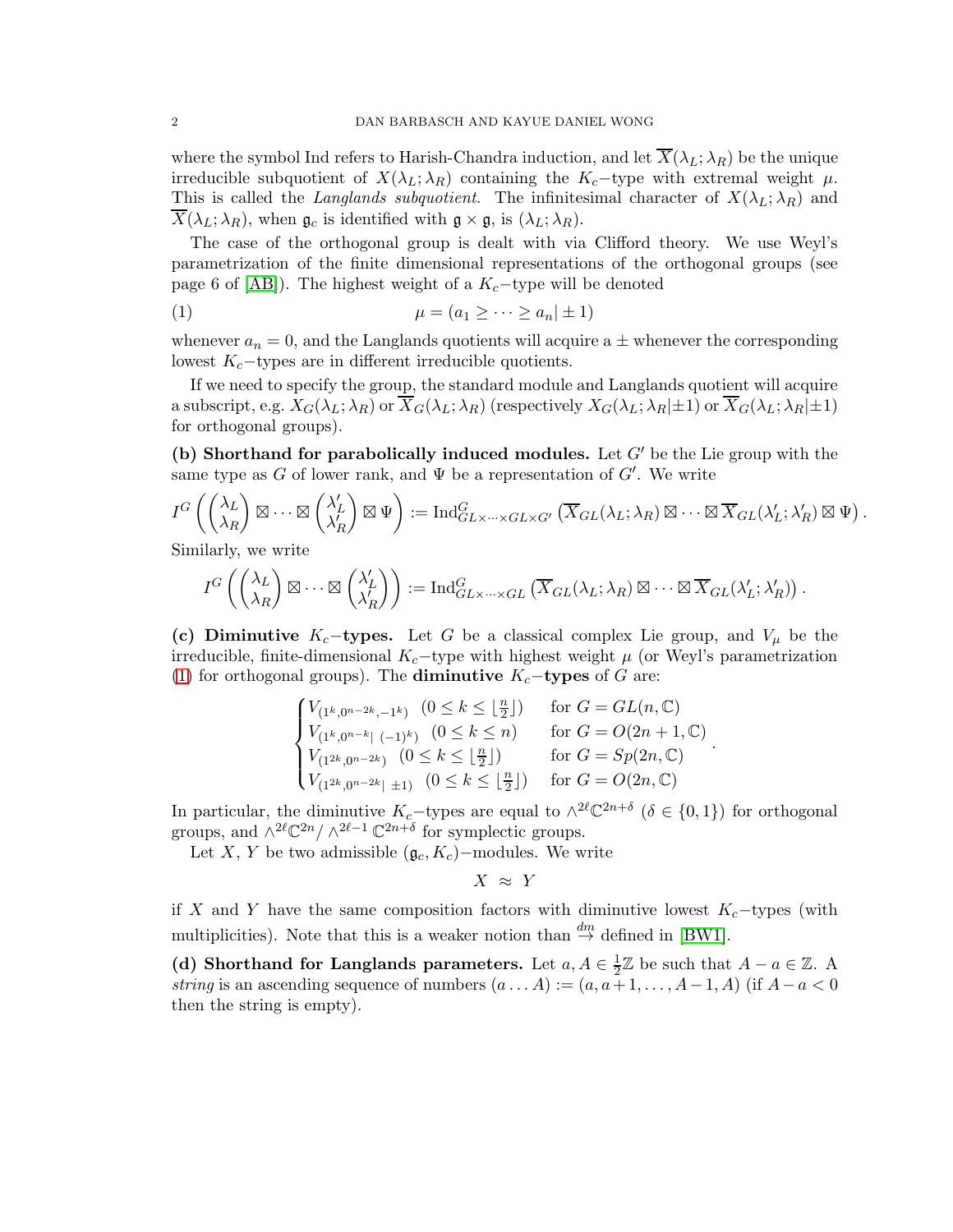For  $x, y \in \mathbb{Z}_{\geq -1}$  of the same parity, define  $\lambda[x, y]^+$  by the spherical Langlands parameter

(2) 
$$
\lambda[x,y]^+ := \begin{pmatrix} -\frac{y}{2} + 1 & \cdots & \frac{x}{2} \\ -\frac{y}{2} + 1 & \cdots & \frac{x}{2} \end{pmatrix}
$$

If  $x \geq y$ , we denote by  $\lambda[x, y]$ <sup>-</sup> the **non-spherical** parameter

<span id="page-2-4"></span><span id="page-2-3"></span>
$$
\lambda[x,y]^- := \begin{pmatrix} -\frac{y}{2} + 1 & \dots & \frac{y}{2} & \frac{y}{2} + 1 & \dots & \frac{x}{2} \\ -\frac{y}{2} & \dots & \frac{y}{2} - 1 & \frac{y}{2} + 1 & \dots & \frac{x}{2} \end{pmatrix}.
$$

Note that

(3)  
\n
$$
\overline{X}_{GL}(\lambda[x,y]^+) = |\det|^{x-y},
$$
\n
$$
\overline{X}_{GL}(\lambda[x,y]^-) = \operatorname{Ind}_{GL(y)\times GL(\frac{x-y}{2})}^{GL(\frac{x+y}{2})} (\det \boxtimes |\det|^y)
$$

(e) Nilpotent orbits. A classical nilpotent orbit  $\mathcal O$  is denoted by the column sizes of its corresponding partition

<span id="page-2-1"></span>(4) 
$$
\mathcal{O} = \begin{cases} (c_0 \geq c_1 \geq \cdots \geq c_{2p} \geq c_{2p+1}) & \text{if } G = Sp(2n, \mathbb{C}), \\ (c_1 \geq c_2 \geq \cdots \geq c_{2p} \geq c_{2p+1}) & \text{if } G = O(2n + \delta, \mathbb{C}) \ (\delta \in \{0, 1\}) \end{cases},
$$

such that  $c_{2i-1} + c_{2i}$  is an even integer for all i. We say  $\mathcal O$  is even or odd if  $c_i$  are all even or odd integers respectively.

Let  $\tau(\mathcal{O}) := \{i \mid c_{2i-1} = c_{2i}\}.$  Define  $\mathcal{O}'$  by

$$
\mathcal{O}' := \begin{cases} (c'_0 \geq c'_1 \geq \cdots \geq c'_{2q} \geq c'_{2q+1}) & \text{if } G' = Sp(2n', \mathbb{C}), \\ (c'_1 \geq c'_2 \geq \cdots \geq c'_{2q} \geq c'_{2q+1}) & \text{if } G' = O(2n' + \delta, \mathbb{C}) \end{cases}
$$

where  $\mathcal{O}'$  is obtained from  $\mathcal O$  by removing all  $c_{2i}, c_{2i+1}$  for  $i \in \tau(\mathcal{O})$  in  $\mathcal O$ . Then  $\mathcal O'$  is a nilpotent orbit in  $g'$  of the same type as  $g$  but of smaller rank.

For example, let  $O = (9, 9, 9, 9, 8, 6, 6, 6, 5, 5, 4, 2, 2, 2, 2, 0)$  be a symplectic nilpotent orbit, then  $\tau(\mathcal{O}) = \{1, 3, 6, 7\}$  and  $\mathcal{O}' = (9, 9, 8, 6, 5, 5, 4, 0)$ .

<span id="page-2-0"></span>Using the above notations,

(5) 
$$
\mathcal{B}(\mathcal{O}) := \mathrm{Ind}^G_{\prod_{i \in \tau(\mathcal{O})} GL(c_{2i}) \times G'} \left( \left| \det \right| \boxtimes \cdots \boxtimes \left| \det \right| \boxtimes \mathcal{U}(\mathcal{O}') \right),
$$

where  $\mathcal{U}(\mathcal{O}')$  is the *spherical unipotent representation* attached to a classical nilpotent orbit  $\mathcal{O}'$  given by

$$
\mathcal{U}(\mathcal{O}') := \begin{cases} \overline{X}_{G'} \left( \lambda[c'_0, c'_1]^+, \dots, \lambda[c_{2q}, c'_{2q+1}]^+ \right) & \text{if } G' = Sp(2n', \mathbb{C})\\ \overline{X}_{G'} \left( \lambda[-\epsilon, c'_1]^+, \lambda[c'_2, c'_3]^+, \dots, \lambda[c_{2q}, c'_{2q+1}]^+| + 1 \right) & \text{if } G' = O(2n' + \delta, \mathbb{C}) \end{cases}
$$

We now state the main results of [\[BW1\]](#page-15-0):

<span id="page-2-2"></span>**Theorem 1.1.** Let  $\mathcal O$  be as given in [\(4\)](#page-2-1). The Brylinski model  $\mathcal B(\overline{\mathcal O})$  in [\[Br\]](#page-15-1) is the cyclic submodule of  $\mathcal{B}(\mathcal{O})$  defined in [\(5\)](#page-2-0).

To compute the diminutive  $K_c$ -type multiplicities of  $\mathcal{B}(\overline{\mathcal{O}})$ , one has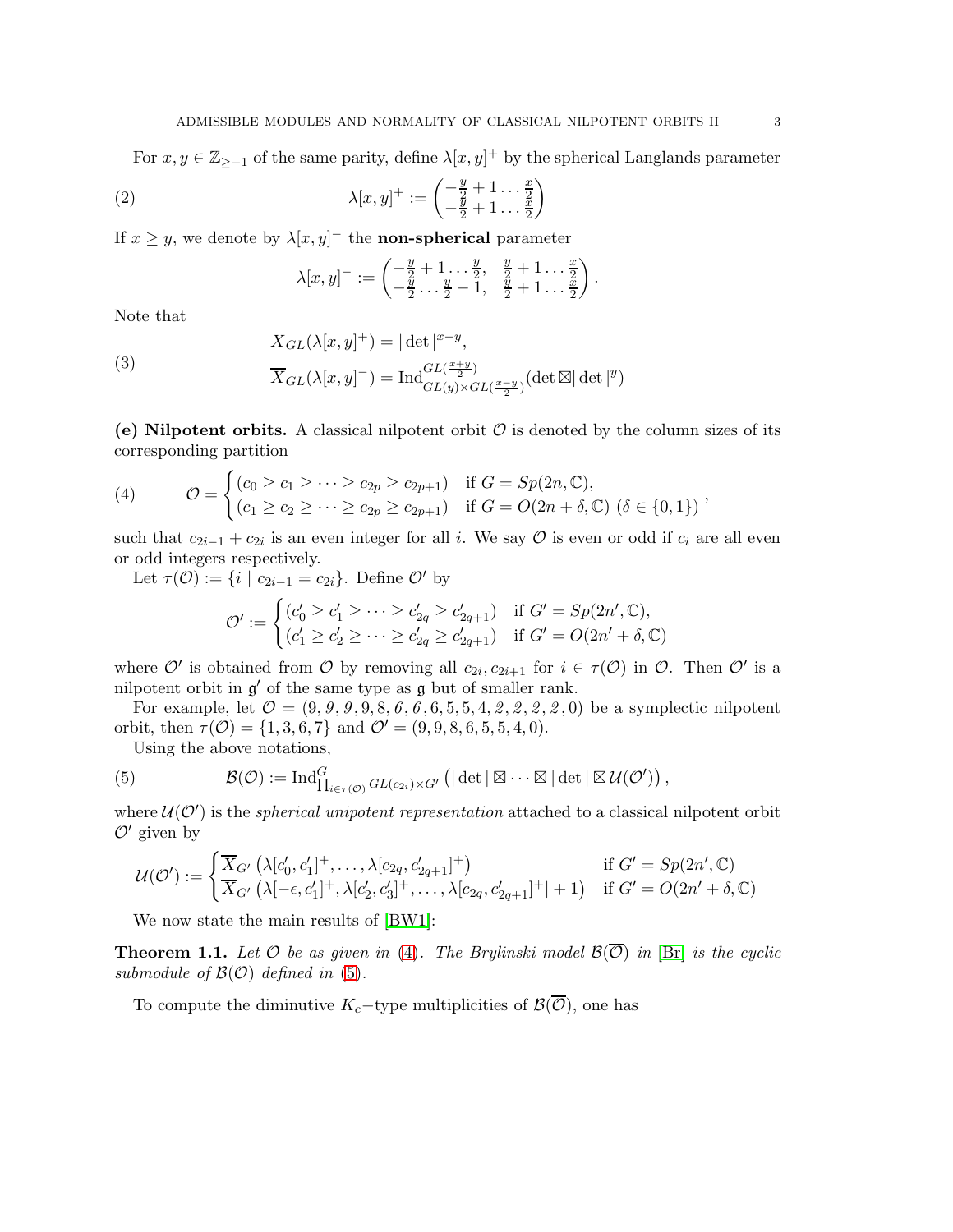<span id="page-3-1"></span>**Theorem 1.2.** Let  $\mathcal O$  be as given in [\(4\)](#page-2-1), and

$$
(6) \quad \Gamma(\mathcal{O}) := \begin{cases} I^G \left( \lambda[c_0, c_1]^+ \boxtimes \cdots \boxtimes \lambda[c_{2p}, c_{2p+1}]^+ \right) & \text{if } G = Sp(2n, \mathbb{C}), \\ I^G \left( \lambda[c_2, c_3]^+ \boxtimes \cdots \boxtimes \lambda[c_{2p}, c_{2p+1}]^+ \boxtimes \mathcal{T}(c_1|+1) \right) & \text{if } G = O(2n + \delta, \mathbb{C}) \end{cases}
$$

where  $T(x|+1)$  and  $T(x|-1)$  are the trivial and sign representation of  $O(x,\mathbb{C})$  respectively. Then

$$
\Gamma(\mathcal{O}) \approx \mathcal{B}(\overline{\mathcal{O}}).
$$

As proved in the Appendix B of [\[BW1\]](#page-15-0), we also record the following, which will be studied in full detail in Section [3](#page-4-0) below:

<span id="page-3-2"></span>**Theorem 1.3.** The lowest K<sub>c</sub>−types of the composition factors of  $\mathcal{B}(\overline{\mathcal{O}})$  and  $\mathcal{B}(\mathcal{O})$  are diminutive.

## 2. Reduction to Generic Orbits

In this section, we define the notion of generic orbits, and prove that our study of  $\mathcal{B}(\overline{\mathcal{O}})$ can be reduced to that of generic orbits.

**Definition 2.1.** Let  $\mathcal O$  be a classical nilpotent orbit given in [\(4\)](#page-2-1). We say  $\mathcal O$  is **non-generic** if there exists  $c_i = c_{i+1} = c_{i+2}$  for some i. Otherwise, it is called **generic**. In other words,  $\mathcal O$  is generic if and only if the number of repeated columns of  $\mathcal O$  is at most two.

Let  $N_{\mathcal{O}}(\ell) := \#\{i \mid c_i = \ell\}$  be the number of columns of  $\mathcal{O}$  with size equal to  $\ell$ . The generic part  $\mathcal{O}_{gen}$  of  $\mathcal O$  is defined by the following: For each  $\ell \in \mathbb N$ ,

$$
N_{\mathcal{O}_{gen}}(\ell) = \begin{cases} 1 & \text{if } N_{\mathcal{O}}(\ell) > 2 \text{ is odd}; \\ 2 & \text{if } N_{\mathcal{O}}(\ell) > 2 \text{ is even}; \\ N_{\mathcal{O}}(\ell) & \text{otherwise} \end{cases}
$$

That is,  $\mathcal{O}_{gen}$  is obtained from  $\mathcal O$  by removing as few column pairs  $c_{2i-1} = c_{2i}$  from  $\mathcal O$  as possible such that  $\mathcal{O}_{gen}$  is generic.

For example, for the symplectic orbit  $O = (9, 9, 9, 9, 8, 6, 6, 6, 5, 5, 4, 2, 2, 2, 2, 0)$  above,

$$
\mathcal{O} = \underline{(9,9)} \cup \underline{(6,6)} \cup \underline{(2,2)} \cup (9,9,8,6,5,5,4,2,2,0),
$$

i.e.  $\mathcal{O}_{gen} = (9, 9, 8, 6, 5, 5, 4, 2, 2, 0)$ . Note that  $\mathcal{O}'_{gen} = \mathcal{O}'$ , both equal to  $(9, 9, 8, 6, 5, 5, 4, 0)$ .

<span id="page-3-0"></span>**Theorem 2.2.** Let  $\mathcal O$  be classical nilpotent given in [\(4\)](#page-2-1) with generic part  $\mathcal O_{gen}$ . Suppose  $\mathcal{O} = (g_1, g_1) \cup \cdots \cup (g_k, g_k) \cup \mathcal{O}_{gen}.$  Then

$$
\mathcal{B}(\overline{\mathcal{O}}) \cong I^G \left( \lambda[g_1, g_1]^+ \boxtimes \cdots \boxtimes \lambda[g_k, g_k]^+ \boxtimes \mathcal{B}(\overline{\mathcal{O}_{gen}}) \right).
$$

*Proof.* By Theorem [1.1,](#page-2-2)  $\mathcal{B}(\overline{\mathcal{O}_{gen}}) \subseteq \mathcal{B}(\mathcal{O}_{gen})$  as a cyclic submodule. Using induction in stages, we have

$$
I^G \left( \lambda[g_1, g_1]^+ \boxtimes \cdots \boxtimes \lambda[g_k, g_k]^+ \boxtimes \mathcal{B}(\overline{\mathcal{O}_{gen}}) \right) \subseteq I^G \left( \lambda[g_1, g_1]^+ \boxtimes \cdots \boxtimes \lambda[g_k, g_k]^+ \boxtimes \mathcal{B}(\mathcal{O}_{gen}) \right) \cong \mathcal{B}(\mathcal{O})
$$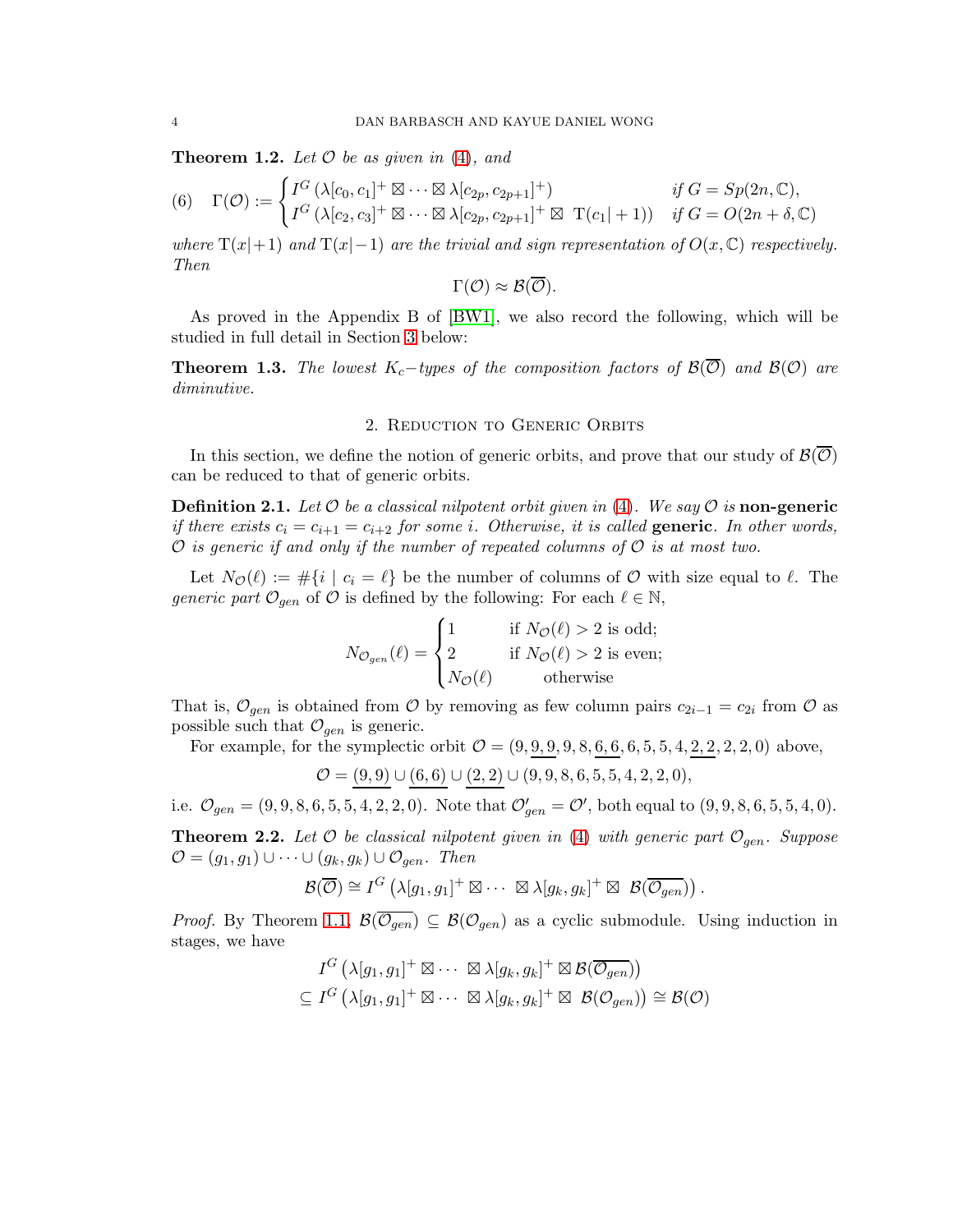The last  $\cong$  holds since  $\mathcal{O}'_{gen} = \mathcal{O}'$ , and all  $\lambda[g_i, g_i]^+$  comes from  $\lambda[c_{2i}, c_{2i-1}]^+$  for some  $i \in \tau(\mathcal{O})$ . Therefore, we have the inclusion

<span id="page-4-1"></span>(7) 
$$
\mathcal{B}(\overline{\mathcal{O}}) \subseteq I^G \left( \lambda[g_1, g_1]^+ \boxtimes \cdots \boxtimes \lambda[g_k, g_k]^+ \boxtimes \mathcal{B}(\overline{\mathcal{O}_{gen}}) \right) \quad (\subseteq \mathcal{B}(\mathcal{O})).
$$

since  $\mathcal{B}(\mathcal{O})$  is a cyclic submodule of  $\mathcal{B}(\mathcal{O})$ .

To see the above inclusion is an equality, note that  $\Gamma(\mathcal{O}_{gen}) \approx \mathcal{B}(\overline{\mathcal{O}_{gen}})$  by Theorem [1.2](#page-3-1) and hence

$$
\Gamma(\mathcal{O}) = I^G \left( \lambda[g_1, g_1]^+ \boxtimes \cdots \boxtimes \lambda[g_k, g_k]^+ \boxtimes \Gamma(\mathcal{O}_{gen}) \right) \approx I^G \left( \lambda[g_1, g_1]^+ \boxtimes \cdots \boxtimes \lambda[g_k, g_k]^+ \boxtimes \mathcal{B}(\overline{\mathcal{O}_{gen}}) \right)
$$
\nOn the other hand, we have  $\Gamma(\mathcal{O}) \approx \mathcal{B}(\overline{\mathcal{O}})$  by Theorem 1.2 again. Consequently,

On the other hand, we have  $\Gamma(\mathcal{O}) \approx \mathcal{B}(\mathcal{O})$  by Theorem [1.2](#page-3-1) again. Consequently,

 $\mathcal{B}(\overline{\mathcal{O}}) \approx I^G \left( \lambda[g_1, g_1]^+ \boxtimes \cdots \boxtimes \lambda[g_k, g_k]^+ \boxtimes \mathcal{B}(\overline{\mathcal{O}_{gen}}) \right)$ 

have the same diminutive  $K_c$ −type multiplicities.

As a result, the inclusion [\(7\)](#page-4-1) is an isomorphism on the level of diminutive  $K_c$ -types. Now the result follows from Theorem [1.3,](#page-3-2) since the lowest  $K_c$ -types of all composition factors of both modules of [\(7\)](#page-4-1) are diminutive.

<span id="page-4-0"></span>From now on, we assume our orbit  $\mathcal{O} = \mathcal{O}_{gen}$  is generic, which has at most two repeated columns.

## 3. COMPOSITION FACTORS OF  $\mathcal{B}(\overline{\mathcal{O}})$

In Appendix B of [\[BW1\]](#page-15-0), a list of candidates of the composition factors of  $\mathcal{B}(\overline{\mathcal{O}})$  (and  $\mathcal{B}(\mathcal{O})$  is given. We recall them as follows:

<span id="page-4-2"></span>**Definition 3.1.** Let  $(b_0 \geq b_1 = b_2 \geq b_3)$  be four positive integers of the same parity. A fundamental degeneration is defined by:

- $(b_0 > b_1 = b_2 > b_3) \rightarrow (b_0, b_1 + 2, b_2 2, b_3).$
- $(b_0 = b_1 = b_2 > b_3) \rightarrow (b_0 + 1, b_1 + 1, b_2 2, b_3).$
- $(b_0 > b_1 = b_2 = b_3) \rightarrow (b_0, b_1 + 2, b_2 1, b_3 1).$
- $(b_0 = b_1 = b_2 = b_3) \rightarrow (b_0 + 1, b_1 + 1, b_2 1, b_3 1).$

In the first two cases, we omit the columns  $b_2 - 2$ ,  $b_3$  if both terms are equal to zero. Note that when  $b_0 > b_1$ , the size of  $b_0$  remains unchanged after degeneration. Similarly, if  $b_2 > b_3$ , the size of  $b_3$  is the same after degeneration.

**Definition 3.2.** Let  $\mathcal O$  be a classical orbit given in [\(4\)](#page-2-1) (take  $c_0 = \infty$  for orthogonal orbits). We construct a collection of orbits as follows:

(1) For each ...  $c_{2i} \ge c_{2i+1} = c_{2i+2} = \cdots = c_{2j-1} = c_{2j} \ge c_{2j+1} \ldots$  appearing in  $\mathcal{O},$ perform fundamental degeneration on the columns  $c_{2i} \ge c_{2i+1} = c_{2j} \ge c_{2j+1}$  and get a new orbit:

 $(c_0 \geq \cdots \geq c'_{2i} \geq c'_{2i+1} \geq c_{2i+2} = \cdots = c_{2j-1} \geq c'_{2j} \geq c'_{2j+1} \geq \cdots \geq c_{2p+1}).$ 

(2) For each new orbit obtained in Step  $(1)$ , repeat Step  $(1)$  on them until there are no more  $c_{2i+1} = c_{2i+2}$ 's.

Denote the collection of all such orbits by  $Norm(\mathcal{O})$ .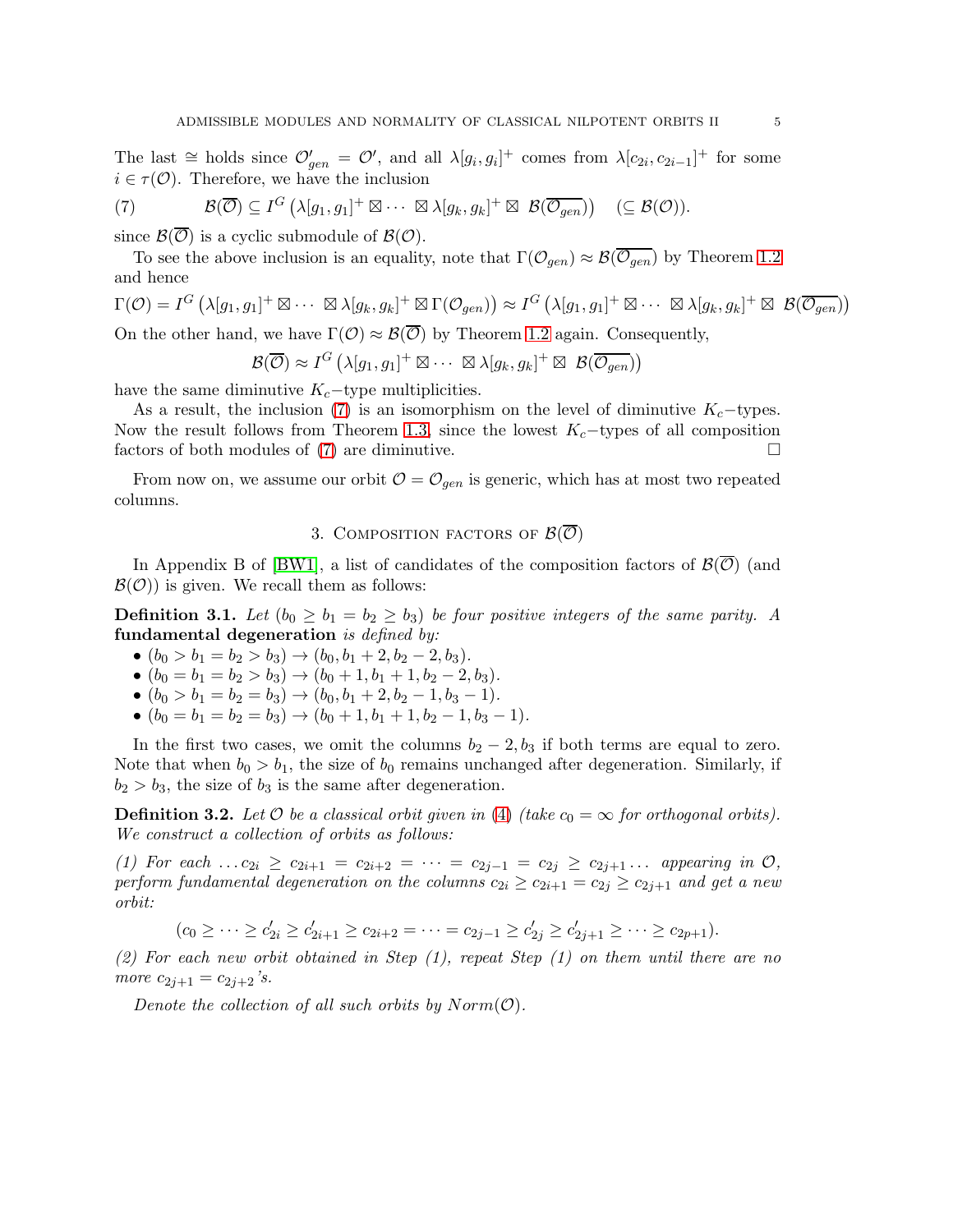Note that from the definition,  $P \in Norm(\mathcal{O})$  may not be generic. This can also be seen in the example below:

**Example 3.3.** Let  $\mathcal{O} = (8, 6, 6, 4, 4, 2, 2, 0)$  be a symplectic orbit. Then the  $\mathcal{P} \in Norm(\mathcal{O})$ are given by

|     | (86644220)                           |  |
|-----|--------------------------------------|--|
| (8) | $(88444220)$ $(86662220)$ $(866444)$ |  |
|     | $(88552220)$ $(884444)$              |  |
|     | (885533)                             |  |

We now list the candidates of the composition factors of  $\mathcal{B}(\overline{\mathcal{O}})$ . For simplicity, we only study the case when O is **even, generic**. In such a case, each  $P \in Norm(\mathcal{O})$  is a special orbit in the sense of Lusztig.

The following Lemma is essential in the determination of the candidates of composition factors:

<span id="page-5-0"></span>**Definition 3.4.** Let  $\mathcal O$  be an even, generic orbit (so that  $\delta = 0$  for orthogonal groups). For each

$$
\mathcal{P} := \begin{cases} (d_0 \geq d_1 \geq \cdots \geq d_{2s} \geq d_{2s+1}) & \text{if } G = Sp(2n, \mathbb{C}), \\ (d_1 \geq d_2 \geq \cdots \geq d_{2s} \geq d_{2s+1}) & \text{if } G = O(2n, \mathbb{C}) \end{cases}
$$

in  $Norm(\mathcal{O})$ , let  $\tau_0(\mathcal{P}) := \{i \mid d_{2i-1} = d_{2i} \text{ is even}\} = \{i_1, \ldots, i_r\}$  and

$$
\mathcal{P}^* := \begin{cases} (d_0^* \ge d_1^* \ge \dots \ge d_{2t}^* \ge d_{2t+1}^*) & \text{if } G^* = Sp(2n^*, \mathbb{C}), \\ (d_1^* \ge d_2^* \ge \dots \ge d_{2t}^* \ge d_{2t+1}^*) & \text{if } G^* = O(2n^*, \mathbb{C}) \end{cases}
$$

is obtained from P by removing the columns  $d_{2i-1} = d_{2i}$  for  $i \in \tau_0(\mathcal{P})$ . The **parameter group** of  $P$  is given by

$$
\mathcal{A}(\mathcal{P}) \cong (\mathbb{Z}/2\mathbb{Z})^{a_0} \times \cdots \times (\mathbb{Z}/2\mathbb{Z})^{a_t}, \quad a_i := \begin{cases} 1 & \text{if } d^*_{2i+1} \text{ is even and positive,} \\ 0 & \text{if } d^*_{2i+1} \text{ is odd or } = 0 \end{cases}
$$

.

Consequently, all irreducible representations  $\epsilon \in A(\mathcal{P})^{\vee}$  of the parameter group is

$$
\epsilon = (\epsilon_1, \ldots, \epsilon_{t+1}), \quad \epsilon_i \in \begin{cases} \{+, -\} & \text{if } a_i = 1, \\ \{+ \} & \text{if } a_i = 0. \end{cases}
$$

When P is a symplectic orbit,  $\mathcal{A}(\mathcal{P}) \cong \overline{\mathcal{A}}(\mathcal{P})$  is isomorphic to the Lusztig's quotient group of P (as well as P<sup>\*</sup>). On the other hand, if P is an orthogonal orbit, then  $\mathcal{A}(\mathcal{P}) \cong \overline{\mathcal{A}}(\mathcal{P}) \times$  $\mathbb{Z}/2\mathbb{Z}$ . The extra  $\mathbb{Z}/2\mathbb{Z}$  is due to the fact that  $O(2n, \mathbb{C})$  has two connected components.

<span id="page-5-2"></span>**Proposition 3.5.** Retain the notations of Definition [3.4.](#page-5-0) For each  $P \in Norm(\mathcal{O})$  and  $\epsilon \in \mathcal{A}(\mathcal{P})^{\vee}$ , consider the induced modules

<span id="page-5-1"></span>
$$
(9) \qquad \mathcal{M}(\mathcal{P},\epsilon) := I^G \left( \lambda [d_{2i_1}, d_{2i_1-1}]^- \boxtimes \cdots \boxtimes \lambda [d_{2i_r}, d_{2i_r-1}]^- \boxtimes \mathcal{U}(\mathcal{P}^*; \epsilon) \right)
$$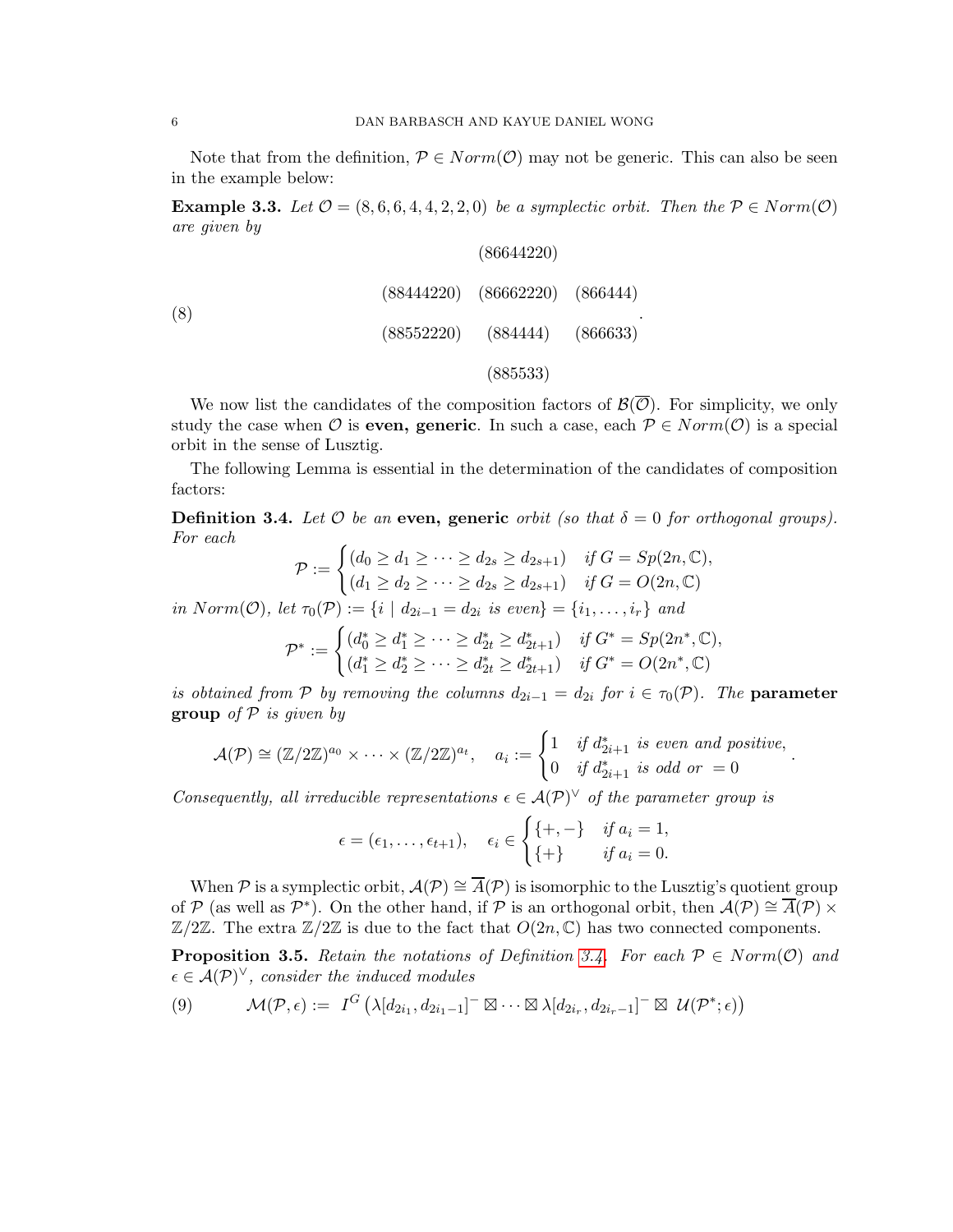where  $\mathcal{U}(\mathcal{P}^*; \epsilon)$  are the special unipotent representations attached to the special orbit  $\mathcal{P}^*$ given by

$$
\mathcal{U}(\mathcal{P}^*,\epsilon) := \begin{cases} \overline{X} \left( \lambda [d_0^*, d_1^*]^{\epsilon_0}, \cdots, \lambda [d_{2t}^*, d_{2t+1}^*]^{\epsilon_t} \right) & \text{if } G^* = Sp(2n^*, \mathbb{C}), \\ \overline{X} \left( \lambda [d_2^*, d_3^*]^{\epsilon_1}, \cdots, \lambda [d_{2t}^*, d_{2t+1}^*]^{\epsilon_t}, \lambda [0, d_1^*]^+ | \epsilon_0 \right) & \text{if } G^* = O(2n^*, \mathbb{C}) \end{cases}
$$

where  $\lambda[x, y]^{\pm}$  are as defined in [\(2\)](#page-2-3) if x and y are even, and

$$
\lambda[x,y]^+ := \left(-\frac{x-1}{2} \ldots \frac{x-1}{2} \; ; \; -\frac{x-1}{2} \ldots \frac{x-1}{2}\right)
$$

if  $x = y$  is odd.

Then each  $\mathcal{M}(\mathcal{P}, \epsilon)$  is an irreducible module with diminutive lowest  $K_c$ -type, and

$$
\{\mathcal{M}(\mathcal{P},\epsilon) \,\,|\,\, \epsilon \in \mathcal{A}(\mathcal{P})^{\vee}\}
$$

are the candidates of the composition factors of  $\mathcal{B}(\overline{\mathcal{O}})$ .

Example 3.6. Let  $\mathcal{O} = (8, 6, 6, 4, 4, 2, 2, 0)$  as in the previous example. For each  $\mathcal{P} \in$ Norm(O), the columns  $\mathbf{d_{2i-1}} = \mathbf{d_{2i}}$  for  $i \in \tau_0(\mathcal{P})$  are in **bold**, so that the unbolded columns gives  $\mathcal{P}^*$ . Then the 17 induced modules  $\mathcal{M}(\mathcal{P}, \epsilon)$  in Equation [\(9\)](#page-5-1) are:

$$
\mathcal{M}(8\mathbf{644220}; +) = \\ I^G(\lambda[\mathbf{66}]^- \boxtimes \lambda[\mathbf{44}]^- \boxtimes \lambda[\mathbf{22}]^- \boxtimes \mathcal{U}(80; +))
$$

$$
\begin{array}{ccc} \mathcal{M}(88444\boldsymbol{1}\boldsymbol{2}20;\pm+)=&\mathcal{M}(86662\boldsymbol{2}20;\pm+)=&\mathcal{M}(866444;\pm)=\\ I^G(\lambda[\boldsymbol{4}\boldsymbol{4}]^- \boxtimes \lambda[\boldsymbol{2}\boldsymbol{2}]^- \boxtimes \mathcal{U}(8840;\pm+))& I^G(\lambda[\boldsymbol{6}\boldsymbol{6}]^- \boxtimes \lambda[\boldsymbol{2}\boldsymbol{2}]^- \boxtimes \mathcal{U}(8620;\pm+))& I^G(\lambda[\boldsymbol{6}\boldsymbol{6}]^- \boxtimes \lambda[\boldsymbol{4}\boldsymbol{4}]^- \boxtimes \mathcal{U}(84;\pm))\\ \end{array}
$$

 $\mathcal{M}(88552220; \pm + +) =$  $I^G(\lambda[22]^- \boxtimes \mathcal{U}(885520;\pm + +))$  $\mathcal{M}(884\mathbf{4}44;\pm\pm)=$  $I^G(\lambda[44]^- \boxtimes \mathcal{U}(8844;\pm\pm))$  $M(866633; \pm +) =$  $I^G(\lambda[66]^- \boxtimes \mathcal{U}(8633;\pm\mp))$ 

$$
\mathcal{M}(885533; \pm + +) = \mathcal{U}(885533; \pm + +)
$$

<span id="page-6-0"></span>**Remark 3.7.** The  $\mathcal{M}(\mathcal{P}, \epsilon)$  in the proposition above satisfies the following: For  $G = Sp(2n, \mathbb{C}),$ (10)  $\mathcal{M}(\mathcal{P},\epsilon) \approx I^G \left( \lambda [d_{2i_1}, d_{2i_1-1}]^- \boxtimes \cdots \boxtimes \lambda [d_{2i_r}, d_{2i_r-1}]^- \boxtimes \lambda [d_0^*, d_1^*]^{\epsilon_0} \boxtimes \cdots \boxtimes \lambda [d_{2t}^*, d_{2t+1}^*]^{\epsilon_t} \right).$ For  $G = O(2n, \mathbb{C}),$ 

(11) 
$$
\mathcal{M}(\mathcal{P}, \epsilon) \approx I^G \left( \begin{array}{c} \lambda [d_{2i_1}, d_{2i_1-1}]^{-\boxtimes} \cdots \boxtimes \lambda [d_{2i_r}, d_{2i_r-1}]^{-\boxtimes} \\ \lambda [d_2^*, d_3^*]^{\epsilon_1} \boxtimes \cdots \boxtimes \lambda [d_{2t}^*, d_{2t+1}^*]^{\epsilon_t} \boxtimes \mathrm{T}(d_1^*|\epsilon_0) \end{array} \right).
$$

This can be seen by the calculations of the diminutive  $K_c$ −types of any unipotent representations of classical groups in  $[W<sub>03</sub>]$ , or Equation (16) of  $[BW1]$ . For example,

.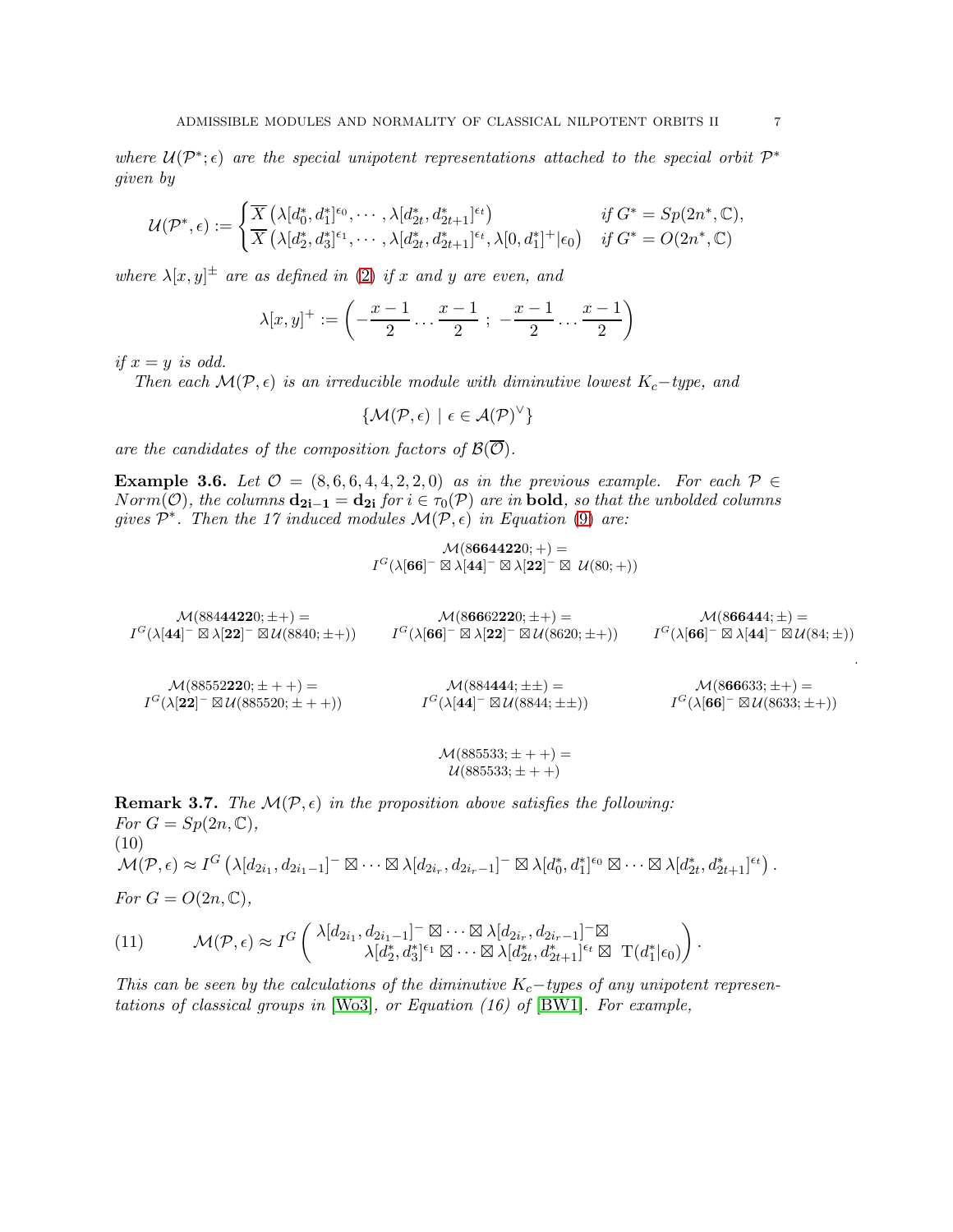$$
\mathcal{M}(88552220; - + +) = I^G(\lambda[2, 2]^- \boxtimes \mathcal{U}(885520; - + +))
$$
  
\n
$$
\approx I^G(\lambda[2, 2]^- \boxtimes \lambda[8, 8]^- \boxtimes \lambda[5, 5]^+ \boxtimes \lambda[2, 0]^+).
$$
  
\n
$$
= \text{Ind}_{GL(2)\times GL(8)\times GL(5)\times GL(1)}^{Sp(32)} (\det \boxtimes \det \boxtimes \text{triv} \boxtimes |\det|).
$$

where the last = is given by [\(3\)](#page-2-4) (in fact the  $\approx$  here happens also to be =, but we do not need this fact).

#### 4. Distinguished modules

In the previous section, we have defined the set  $Norm(\mathcal{O})$  and listed the parameters attached to each  $P \in Norm(\mathcal{O})$  for all even, generic  $\mathcal{O}$ . They are the candidates of the parameters of the composition factors of  $\mathcal{B}(\mathcal{O})$ . We now define a distinguished parameter for each  $P \in Norm(\mathcal{O})$ . It will be proved in Theorem [4.3](#page-8-0) that they are precisely the composition factors of  $\mathcal{B}(\mathcal{O})$ .

**Definition 4.1.** Let  $\mathcal O$  be an even, generic nilpotent orbit. For each  $\mathcal P \in Norm(\mathcal O)$  with  $\tau_0(\mathcal{P})$  and  $\mathcal{P}^*$  defined as in Definition [3.4,](#page-5-0) we say

$$
\epsilon(\mathcal{P}):=(\epsilon(\mathcal{P})_0,\ldots,\epsilon(\mathcal{P})_t)\in\mathcal{A}(\mathcal{P})^{\vee}
$$

is distinguished in  $P$  if the following holds for all  $i = 0, \ldots, t$ :

If  $d_{2i+1}^*$  even and positive, then  $\epsilon(\mathcal{P})_i = (-1)^{\# \{j \in \tau_0(\mathcal{P}) | d_{2i}^* \ge d_{2j} \ge d_{2i+1}^* \}}$ 

(take  $d_0^* = \infty$  for orthogonal orbits). The irreducible module  $\mathcal{M}(\mathcal{P}, \epsilon(\mathcal{P}))$  is **distinguished** in  $P \in Norm(\mathcal{O})$ .

One can check directly from the definition that each  $P \in Norm(\mathcal{O})$  contains exactly one distinguished module.

**Example 4.2.** Let  $\mathcal{O} = (8 \ge 6 \ge 6 \ge 4 \ge 4 \ge 2 \ge 2 \ge 0)$  as above. Then the distinguished modules are:

$$
\mathcal{M}(88444220;++) \quad \mathcal{M}(86662220; -+) \quad \mathcal{M}(866444; +)
$$
\n
$$
\mathcal{M}(88552220;++) \quad \mathcal{M}(884444;+-) \quad \mathcal{M}(866633; -+)
$$
\n
$$
\mathcal{M}(885533;++)
$$

 $\mathcal{M}(86644220;+)$ 

For example, take  $P = (d_0, d_1, d_2, d_3, d_4, d_5) = (8, 8, 4, 4, 4, 4) \in Norm(\mathcal{O})$  with

- $\tau_0(\mathcal{P}) = \{2\}$  with  $d_3 = d_4 = 4$ .
- $\mathcal{P}^* = (d_0^*, d_1^*, d_2^*, d_3^*) = (8, 8, 4, 4) \text{ with } \mathcal{A}(\mathcal{P})^{\vee} = \{++, +-, -+,--\}.$

Now there are no  $d_{2j}$ ,  $j \in \tau_0(\mathcal{P})$  lying between  $d_0^*$  and  $d_1^* = 8$ . Hence the sign is  $+$ . On the other hand,  $d_4 = 4$  lies in between  $d_2^*$  and  $d_3^* = 4$ . Hence the sign is  $-$ . So the module  $\mathcal{M}(884444; +-) = I^G(\lambda[4,4]^- \boxtimes \mathcal{U}(8844; +-))$  is distinguished.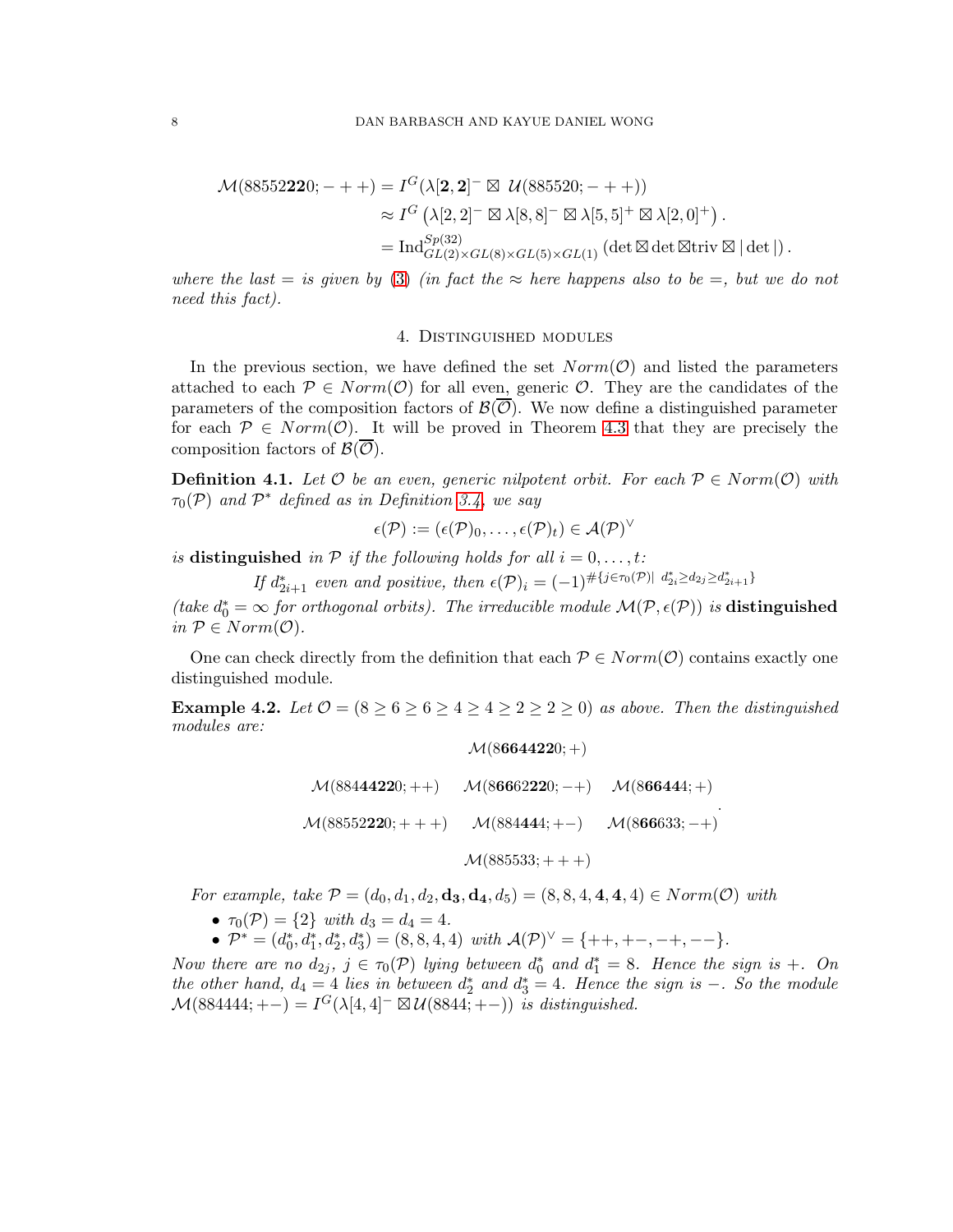<span id="page-8-0"></span>**Theorem 4.3.** Let  $\mathcal{O}$  be an even, generic nilpotent orbit. Then the sum of all distingished modules satisfies:

$$
\mathcal{B}(\overline{\mathcal{O}}) \approx \Gamma(\mathcal{O}) \approx \bigoplus_{\mathcal{P} \in Norm(\mathcal{O})} \mathcal{M}(\mathcal{P}, \epsilon(\mathcal{P})).
$$

Since the composition factors of  $\mathcal{B}(\overline{\mathcal{O}})$  are all of the form  $\mathcal{M}(\mathcal{P}, \epsilon)$  in Proposition [3.5.](#page-5-2) The above theorem implies:

**Corollary 4.4.** Retain the above notations. Then the composition factors of  $\mathcal{B}(\overline{\mathcal{O}})$  are precisely

$$
\{\mathcal{M}(\mathcal{P}, \epsilon(\mathcal{P})) \mid \mathcal{P} \in Norm(\mathcal{O})\},\
$$

all appearing with multiplicity one.

To prove Theorem [4.3,](#page-8-0) we need the following three lemmas, all of which are (slight generalizations of) some special cases of Theorem [4.3:](#page-8-0)

<span id="page-8-2"></span>**Lemma 4.5** ("3–column Lemma"). Let G be an orthogonal group, and  $(a > b = c \ge d)$ be even, non-negative integers with  $a = \infty$ . Suppose  $(a' > b' > c' \geq d')$  is obtained from  $(a > b = c \ge d)$  by a fundamental degeneration (Definition [3.1\)](#page-4-2). Then

$$
I^G\left(\lambda[c,d]^+\boxtimes \mathrm{T}(b]\pm 1)\right)\approx I^G\left(\lambda[c,b]^-\boxtimes \mathrm{T}(d]\mp 1)\right)\oplus I^G\left(\lambda[c',d']^+\boxtimes \mathrm{T}(b']\pm 1)\right).
$$

*Proof.* Consider the orthogonal orbit  $\mathcal{O} = (b, c, d)$ . Then by Theorem [1.2,](#page-3-1)

$$
\Gamma(\mathcal{O}) = I^G \left( \lambda[c, d]^+ \boxtimes T(b|+1) \right) \approx \mathcal{B}(\overline{\mathcal{O}})
$$

Let  $P := (b', c', d')$  so that  $Norm(\mathcal{O}) = \{O, P\}$ , then the candidates of composition factors of  $\mathcal{B}(\overline{\mathcal{O}})$  are

<span id="page-8-1"></span>(12) 
$$
\mathcal{M}(\mathcal{O}, \theta) \quad (\approx I^G \left( \lambda[c, b]^{-} \boxtimes \mathrm{T}(d|\theta) \right)) \qquad \text{where } \theta \in \mathcal{A}(\mathcal{O})^{\vee};
$$

$$
\mathcal{M}(\mathcal{P}, \chi) \quad (\approx I^G \left( \lambda[c', d']^{\chi_1} \boxtimes \mathrm{T}(b'|\chi_2) \right)) \qquad \text{where } \chi \in \mathcal{A}(\mathcal{P})^{\vee}
$$

(the  $\approx$  above comes from Remark [3.7\)](#page-6-0). Then the result follows by comparing the diminutive K<sub>c</sub>−type multiplicities of  $\Gamma(\mathcal{O}) \approx \mathcal{B}(\overline{\mathcal{O}})$  and the modules in [\(12\)](#page-8-1). The proof is similar for  $I^G(\lambda[c, d]^+ \boxtimes T(b|-1)).$ 

**Example 4.6.** Let  $\mathcal{O} = (6, 6, 2)$ . Then  $\mathcal{P} = (8, 4, 2)$  and we would like to study the composition factors of

$$
I^G(\lambda[6,2]^+ \boxtimes \mathrm{T}(6|\pm 1)).
$$

The modules in the brackets of [\(12\)](#page-8-1) are

(13) 
$$
I^G\left(\lambda[6,6]^{-} \boxtimes T(2|\pm 1)\right) \quad \text{and} \quad I^G\left(\lambda[4,2]^\pm \boxtimes T(8|\pm 1)\right),
$$

By Frobenius reciprocity, one can calculate the diminutive  $K_c$ -type multiplicities of these modules: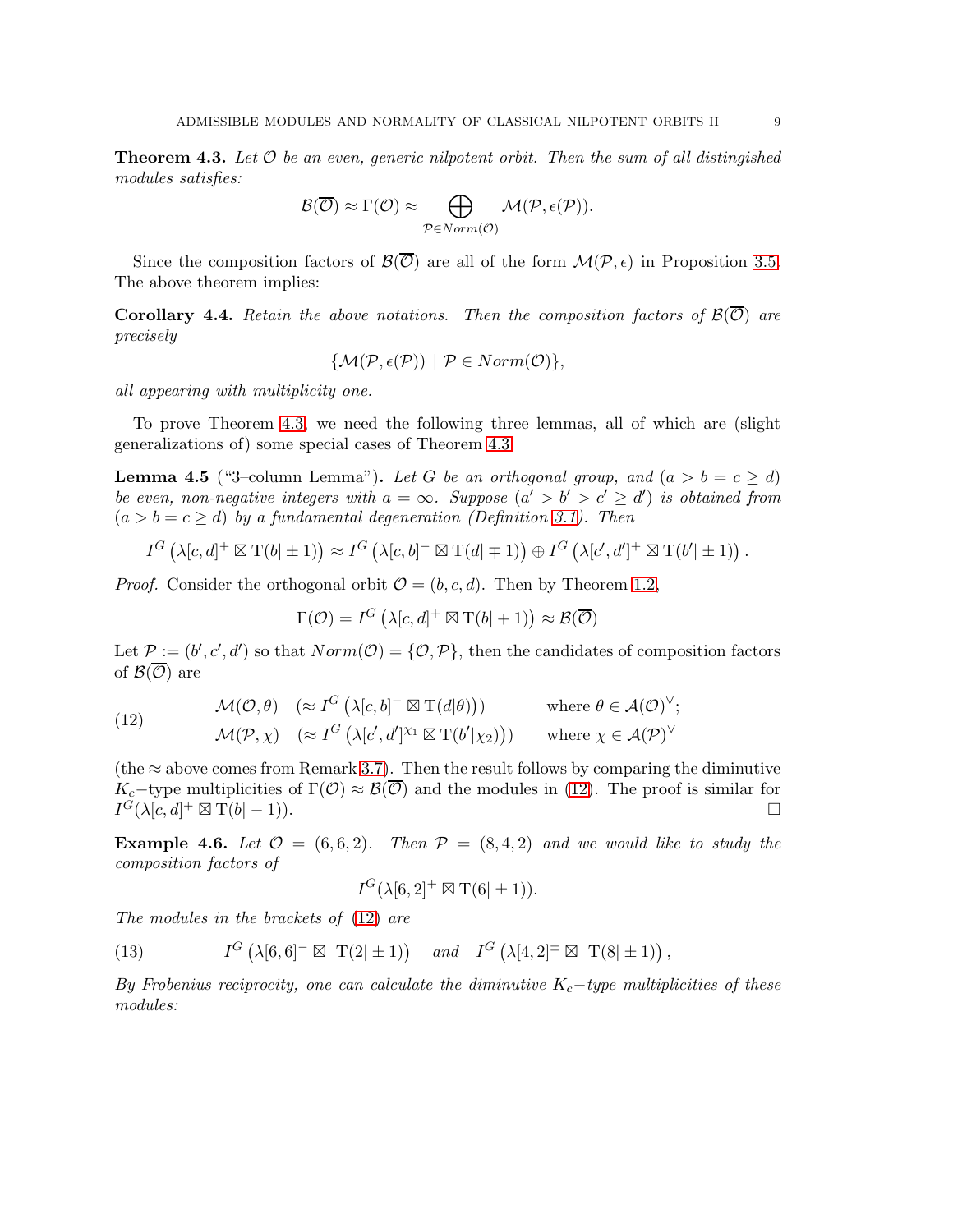|                                                       | $\sqrt{C^{14}}$ | $\sqrt{2}C^{14}$ | $\wedge \sqrt[4]{\mathbb{C}^{14}}$ | $\sqrt{6} \mathbb{C}^{14}$ . | $\wedge^8\mathbb{C}^{14}$ . | $10 \sim 14$ | $^{12} \mathbb{C}^{14}$ | $14 \sim 14$ |
|-------------------------------------------------------|-----------------|------------------|------------------------------------|------------------------------|-----------------------------|--------------|-------------------------|--------------|
| $I^G(\lambda[6,2]^+ \boxtimes T(6 +1))$               |                 |                  |                                    |                              |                             |              |                         |              |
| $I^G(\lambda[6,2]^+ \boxtimes T(6 -1))$               |                 |                  |                                    |                              |                             |              |                         |              |
| $\overline{I^G}(\lambda[6,6]^- \boxtimes T(2 +1))$    |                 |                  |                                    |                              |                             |              |                         |              |
| $\boxtimes$ T(2<br>$I^G$ (<br>$\lambda[6,6]^-$        | $\mathbf{0}$    |                  |                                    |                              |                             |              |                         |              |
| $I^G$ (<br>$(\lambda[4,2]^+ \boxtimes T(8 +1))$       |                 |                  |                                    |                              |                             |              |                         |              |
| $I^G$ (<br>$(\lambda[4,2]^+\boxtimes T(8])$<br>$-1)$  | $\mathbf{0}$    |                  |                                    |                              |                             |              |                         |              |
| $I^G$ (<br>$(\lambda[4,2]^- \boxtimes T(8 +1))$       | 0               |                  |                                    |                              |                             |              |                         |              |
| $I^G$ (<br>$(\lambda[4,2]^- \boxtimes T(8))$<br>$-1)$ | 0               |                  |                                    |                              |                             |              |                         |              |

It is easy to see that

$$
I^G\left(\lambda[6,2]^+\boxtimes \mathrm{T}(6|+1)\right)\approx I^G\left(\lambda[6,6]^-\boxtimes \mathrm{T}(2|-1)\right)\oplus I^G\left(\lambda[4,2]^+\boxtimes \mathrm{T}(8|+1)\right)
$$

and

$$
I^G\left(\lambda[6,2]^+ \boxtimes \mathrm{T}(6|-1)\right) \approx I^G\left(\lambda[6,6]^-\boxtimes \mathrm{T}(2|+1)\right) \oplus I^G\left(\lambda[4,2]^+ \boxtimes \mathrm{T}(8|-1)\right).
$$

<span id="page-9-1"></span>**Lemma 4.7** ("4–column Lemma"). Let G be a symplectic group, and  $a \ge b = c \ge d$  be even, non-negative integers. Suppose  $a' \ge b' \ge c' \ge d'$  is obtained from  $a \ge b = c \ge d$  by a fundamental degeneration (Definition [3.1\)](#page-4-2). Then

$$
I^G\left(\lambda[a,b]^+\boxtimes\lambda[c,d]^+\right)\approx I^G\left(\lambda[c,b]^-\boxtimes\lambda[a,d]^{\sigma_1}\right)\oplus I^G\left(\lambda[a',b']^+\boxtimes[c',d']^+\right),
$$

where  $\sigma_1 := -if d > 0$ , or  $+ if d = 0$ .

Moreover, if  $a > b$ , then the composition factors of

$$
I^G\left(\lambda[a,b]^- \boxtimes \lambda[c,d]^+\right) \approx I^G\left(\lambda[c,b]^- \boxtimes \lambda[a,d]^{\sigma_2}\right) \oplus I^G\left(\lambda[a',b']^- \boxtimes [c',d']^+\right),
$$

where  $\sigma_2 := +$  if  $d > 0$ , or  $+$  if  $d = 0$ .

*Proof.* Consider  $\mathcal{O} = (a, b, c, d)$ . Then

$$
\Gamma(\mathcal{O}) = I^G(\lambda[a, b]^+ \boxtimes \lambda[c, d]^+) \approx \mathcal{B}(\overline{\mathcal{O}}).
$$

As in the previous Lemma,  $Norm(\mathcal{O}) = \{ \mathcal{O}, \mathcal{P} := (a', b', c', d') \}$  and the candidates of the composition factors of  $\mathcal{B}(\overline{\mathcal{O}})$  are

<span id="page-9-0"></span>(14) 
$$
\mathcal{M}(\mathcal{O}, \theta) \quad (\approx I^G \left( \lambda[c, b]^{-} \boxtimes \lambda[a, d]^{\theta} \right)), \quad \text{where } \theta \in \overline{A}(\mathcal{O})^{\vee};
$$

$$
\mathcal{M}(\mathcal{P}, \chi) \quad (\approx I^G \left( \lambda[a', b']^{\chi_1} \boxtimes \lambda[c', d']^{\chi_2}) \right) \quad \text{where } \chi \in \overline{A}(\mathcal{P})^{\vee}.
$$

Then the result follows by comparing the diminutive  $K_c$ -type multiplicities of  $\Gamma(\mathcal{O}) \approx$  $\mathcal{B}(\overline{\mathcal{O}})$  and the modules in [\(14\)](#page-9-0).

Example 4.8. Let  $\mathcal{O} = (6, 2, 2, 2)$  be non-generic orbit in  $\mathfrak{sp}(12, \mathbb{C})$ . Then  $\mathcal{P} = (6, 4, 1, 1)$ and we study the composition factors of

$$
I^G(\lambda[6,2]^\pm \boxtimes \lambda[2,2]^+)
$$

The modules in [\(14\)](#page-9-0) are

 $(15)$  $G\left(\lambda[2,2]^{-} \boxtimes \lambda[6,2]^{\pm}\right)$  and  $I^G\left(\lambda[6,4]^{\pm} \boxtimes \lambda[1,1]^{+}\right)$ ,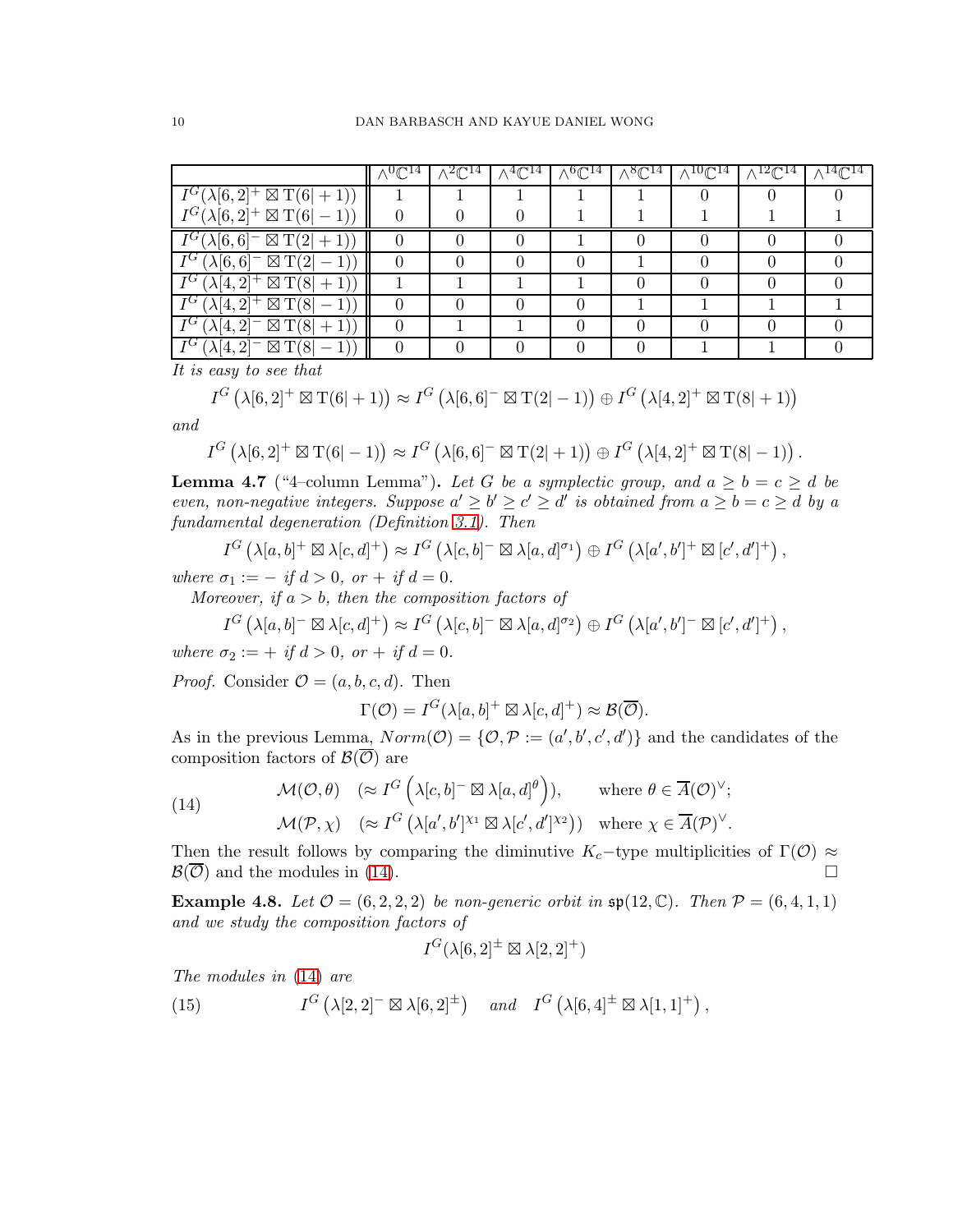|                                                          |  | $\sqrt{2} \mathbb{C}^{12} / \sqrt{0} \mathbb{C}^{12}$ $\sqrt{4} \mathbb{C}^{12} / \sqrt{2} \mathbb{C}^{12}$ | $\wedge^6\mathbb{C}^{12}/\wedge^4\mathbb{C}^{12}$ |
|----------------------------------------------------------|--|-------------------------------------------------------------------------------------------------------------|---------------------------------------------------|
| $I^G(\lambda[6,2]^+ \boxtimes \lambda[2,2]^+)$           |  |                                                                                                             |                                                   |
| $I^G(\lambda[6,2]^- \boxtimes \lambda[2,2]^+)$           |  |                                                                                                             |                                                   |
| $\overline{I^G(\lambda[2,2]}$ $\Box$ $\lambda[6,2]^+$    |  |                                                                                                             |                                                   |
| $\overline{I^G}(\lambda[2,2]^- \boxtimes \lambda[6,2]^-$ |  |                                                                                                             |                                                   |
| $I^G (\lambda[6,4]^+ \boxtimes [1,1]^+)$                 |  |                                                                                                             |                                                   |
| $I^G (\lambda[6,4]^- \boxtimes [1,1]^+)$                 |  |                                                                                                             |                                                   |

As before, one can calculate the diminutive  $K_c$ -type multiplicities of these modules:

Once again, one can see easily that

$$
I^G\left(\lambda[6,2]^+\boxtimes\lambda[2,2]^+\right)\approx I^G\left(\lambda[2,2]^-\boxtimes\lambda[6,2]^-\right)\oplus I^G\left(\lambda[6,4]^+\boxtimes[1,1]^+\right)
$$

and

$$
I^G\left(\lambda[6,2]^-\boxtimes\lambda[2,2]^+\right)\approx I^G\left(\lambda[2,2]^-\boxtimes\lambda[6,2]^+\right)\oplus I^G\left(\lambda[6,4]^-\boxtimes[1,1]^+\right).
$$

For the purpose of the induction arguments below, we record the following Lemma, whose proof is identical to that of Lemma [4.7:](#page-9-1)

<span id="page-10-0"></span>**Lemma 4.9** ("5–column Lemma"). Let G be an orthogonal group, and  $z > a \ge b = c \ge d$ be even, non-negative integers. Suppose  $a' \geq b' \geq c' \geq d'$  is obtained from  $a \geq b = c \geq d$ by a fundamental degeneration (Definition [3.1\)](#page-4-2). Then

$$
I^G\left(\lambda[a,b]^+ \boxtimes \lambda[c,d]^+ \boxtimes \mathrm{T}(z|+1)\right)
$$
  
\approx 
$$
I^G\left(\lambda[c,b]^-\boxtimes \lambda[a,d]^{\sigma_1} \boxtimes \mathrm{T}(z|+1)\right) \oplus I^G\left(\lambda[a',b']^+ \boxtimes [c',d']^+ \boxtimes \mathrm{T}(z|+1)\right),
$$

where  $\sigma_1 := -if d > 0$ , or  $+ if d = 0$ .

Moreover, if  $a > b$ , then the composition factors of

$$
I^G\left(\lambda[a,b]^{-} \boxtimes \lambda[c,d]^{+} \boxtimes T(z|+1)\right)
$$
  
\approx 
$$
I^G\left(\lambda[c,b]^{-} \boxtimes \lambda[a,d]^{\sigma_2} \boxtimes T(z|+1)\right) \oplus I^G\left(\lambda[a',b']^{-} \boxtimes [c',d']^{+} \boxtimes T(z|+1)\right),
$$

where  $\sigma_2 := +$  if  $d > 0$ , or  $+$  if  $d = 0$ .

Proof of Theorem [4.3.](#page-8-0) We now prove Theorem [4.3](#page-8-0) by induction on the length of

$$
\mathcal{O} = \begin{cases} (c_0, c_1, \dots, c_{2p}, c_{2p+1}) & \text{if } G = Sp(2n, \mathbb{C}), \\ (c_1, c_2, \dots, c_{2p}, c_{2p+1}) & \text{if } G = O(2n, \mathbb{C}) \end{cases}.
$$

# 4.1. **Initial Step.** Let  $p = 1$  and  $\mathcal{O}_1 = (c_1, c_2, c_3)$  be an orthogonal orbit. Then

$$
Norm(\mathcal{O}_1) = \begin{cases} \{\mathcal{O}_1\} & \text{if } c_1 \neq c_2; \\ \{\mathcal{O}_1, \mathcal{P}_1\} & \text{if } c_1 = c_2 \end{cases}
$$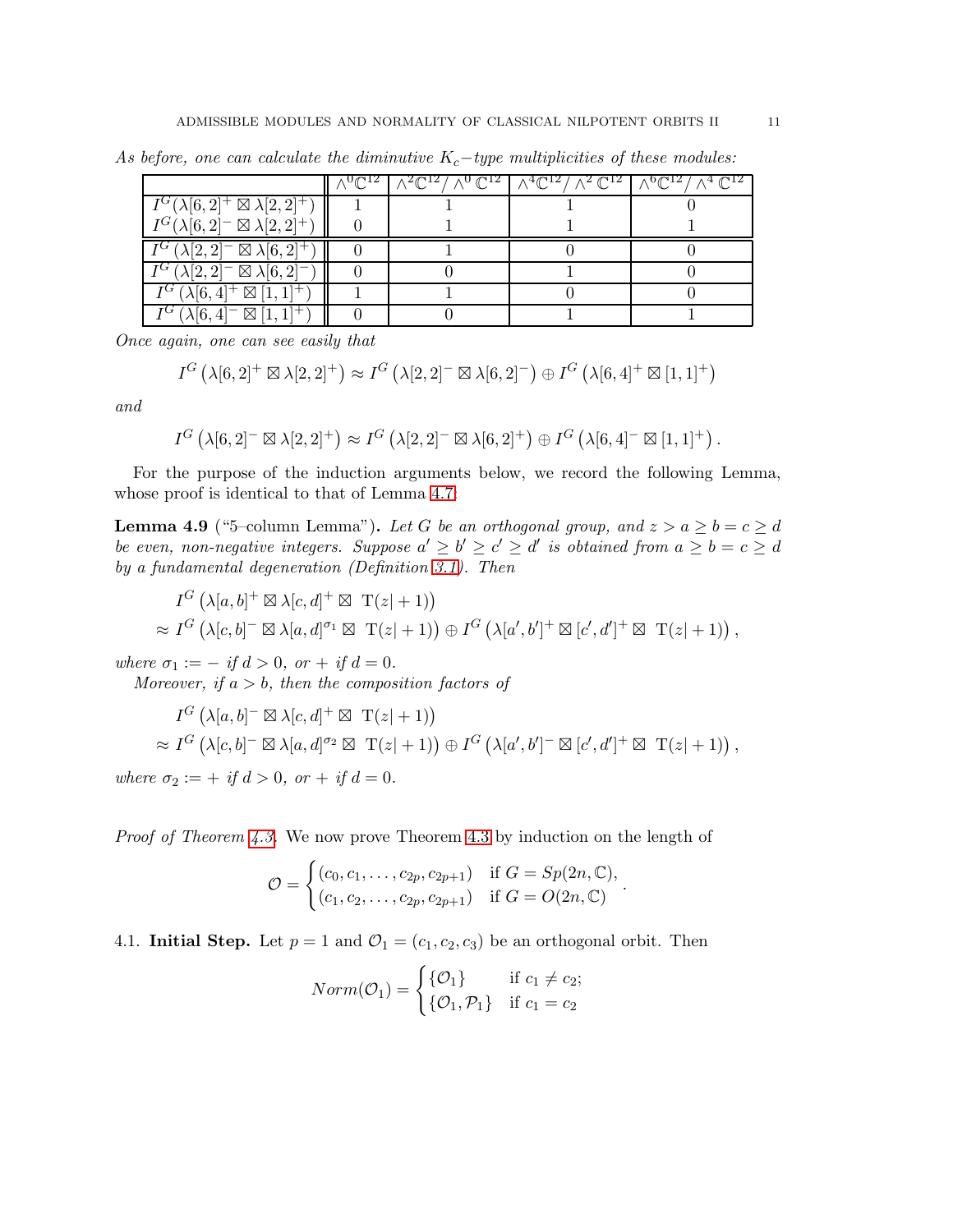where  $\mathcal{P}_1 := (c'_1, c'_2, c'_3)$  is obtained from  $\mathcal{O}_1$  by a fundamental degeneration (with  $c_0 = \infty$ ). The distinguished modules are

$$
\begin{cases} {\mathcal{M}(\mathcal{O}_1, \epsilon(\mathcal{O}_1))} & \text{if } c_1 \neq c_2; \\ {\mathcal{M}(\mathcal{O}_1, \epsilon(\mathcal{O}_1)), \mathcal{M}(\mathcal{P}_1, \epsilon(\mathcal{P}_1))} & \text{if } c_1 = c_2. \end{cases}
$$

By Remark [3.7,](#page-6-0) the sum of the distinguished modules are  $\approx$  to

$$
\begin{cases}\nI^G(\lambda[c_2, c_3]^+ \boxtimes T(c_1|+1)) & \text{if } c_1 \neq c_2; \\
I^G(\lambda[c_2, c_1]^- \boxtimes T(c_3|-1)) \oplus I^G(\lambda[c'_2, c'_3]^+ \boxtimes T(c'_1|+1)) & \text{if } c_1 = c_2.\n\end{cases}
$$

In both cases, the sum is  $I^G(\lambda[c_2, c_3]^+ \boxtimes T(c_1|+1)) = \Gamma(\mathcal{O}_1)$  by the 3-column lemma (Lemma [4.5\)](#page-8-2).

Let  $\mathcal{O}_1 = (c_0, c_1, c_2, c_3)$  be a symplectic orbit. Then

$$
Norm(\mathcal{O}_1) = \begin{cases} \{\mathcal{O}_1\} & \text{if } c_1 \neq c_2; \\ \{\mathcal{O}_1, \mathcal{P}_1\} & \text{if } c_1 = c_2 \end{cases}
$$

where  $\mathcal{P}_1 = (c'_0, c'_1, c'_2, c'_3)$  is obtained from  $\mathcal{O}_1$  by a fundamental degeneration. As before, the sum of the distinguished modules are  $\approx$  to

$$
\begin{cases}\nI^G(\lambda[c_0, c_1]^+|\lambda[c_2, c_3]^+ & \text{if } c_1 \neq c_2; \\
I^G(\lambda[c_2, c_1]^-|\lambda[c_0, c_3]^-) \oplus I^G(\lambda[c'_0, c'_1]^+|\lambda[c'_2, c_3]^+) & \text{if } c_1 = c_2.\n\end{cases}
$$

In both cases, the sum is  $I^G(\lambda[c_0,c_1]^+ \boxtimes \lambda[c_2,c_3]^+) = \Gamma(\mathcal{O}_1)$  by the 4-column lemma (Lemma [4.7\)](#page-9-1).

4.2. Induction Step. Now suppose the proposition holds for  $p = k-1$ . We give a complete proof of the case of  $p = k$  for orthogonal orbits, while the arguments for symplectic orbits is similar.

<span id="page-11-0"></span>Let  $\mathcal{O}_k = (c_1, c_2, \ldots, c_{2k}, c_{2k+1})$  be an orthogonal orbit with (16)  $\Gamma(\mathcal{O}_k)=I^G\left(\lambda[c_2,c_3]^+\boxtimes\cdots\boxtimes\lambda[c_{2k},c_{2k+1}]^+\boxtimes \; \mathrm{T}(c_1|+)\right) \approx \qquad \bigoplus$  $\mathcal{P}_k \in Norm(\mathcal{O}_k)$  $\mathcal{M}(\mathcal{P}_k,\epsilon(\mathcal{P}_k)).$ 

It is useful to keep in mind that the following holds:

(i)  $\mathcal{P}_k = (d_1, d_2, \ldots, d_{2s}, d_{2s+1});$ (ii)  $\tau_0(\mathcal{P}_k) = \{i_1, \ldots, i_r\};$ (iii)  $\mathcal{P}_k^* = (d_1^*, d_2^*, \dots, d_{2t}^*, d_{2t+1}^*)$ ; (iv)  $c_{2k+1} = d_{2s+1} = d_{2t+1}^*;$  $(v)$   $\mathcal{A}(\mathcal{P}_k) = (\mathbb{Z}/2\mathbb{Z})^{a_0} \times \cdots \times (\mathbb{Z}/2\mathbb{Z})^{a_t}.$ 

By Remark [3.7,](#page-6-0)  $\mathcal{M}(\mathcal{P}_k; \epsilon(\mathcal{P}_k))$  satisfies

$$
\mathcal{M}(\mathcal{P}_k, \epsilon(\mathcal{P}_k)) \approx I^G \begin{pmatrix} \lambda [d_{2i_1}, d_{2i_1-1}]^- \boxtimes \cdots \boxtimes \lambda [d_{2i_r}, d_{2i_r-1}]^- \boxtimes \\ \lambda [d_2^*, d_3^*]^{ \epsilon(\mathcal{P}_k)_1} \boxtimes \cdots \boxtimes \lambda [d_2^*, d_{2t+1}^*]^{ \epsilon(\mathcal{P}_k)_t} \boxtimes \; \mathrm{T}(d_1^* | \epsilon(\mathcal{P}_k)_0) \end{pmatrix}
$$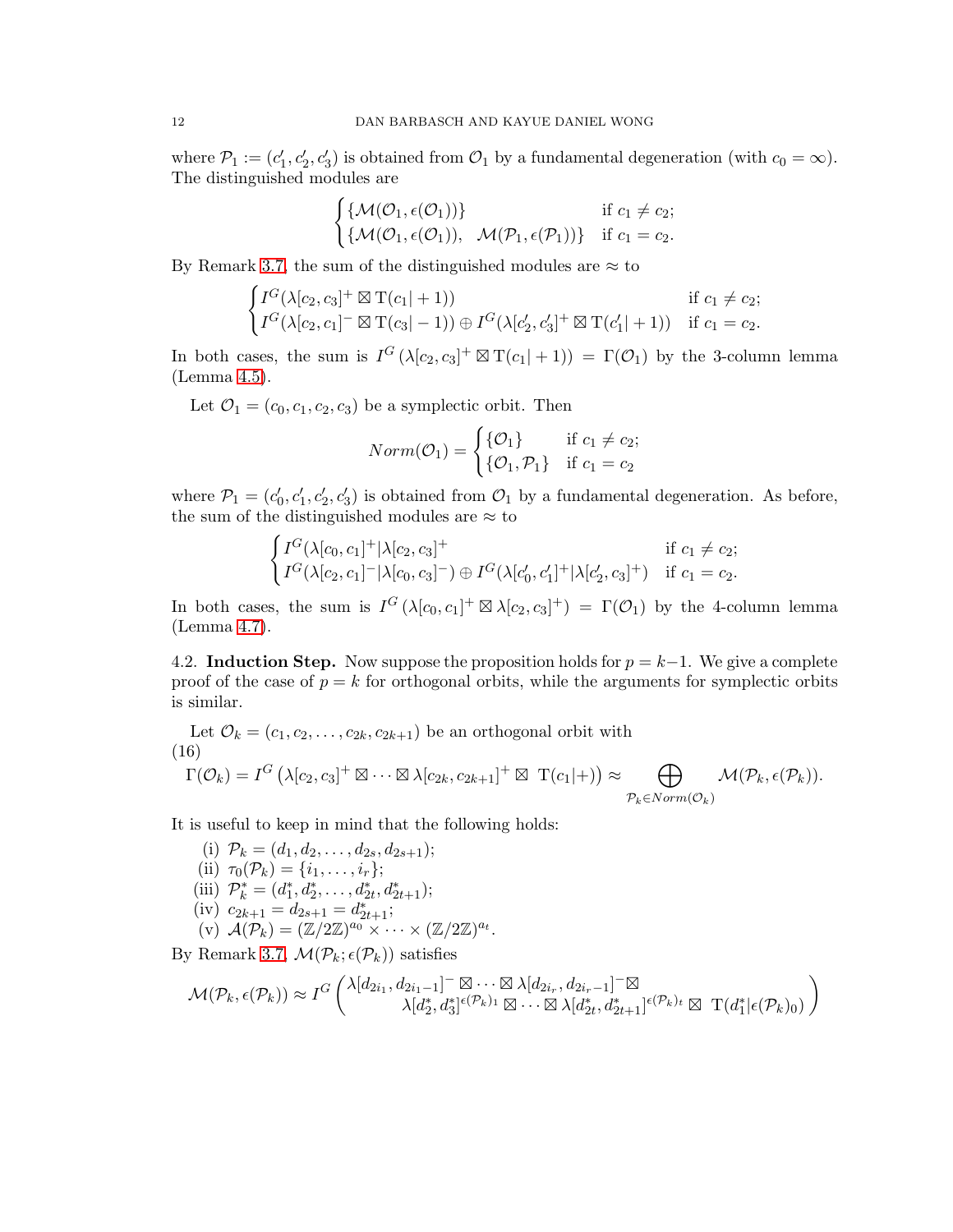Now consider  $\mathcal{O}_{k+1} = (c_1, c_2, \ldots, c_{2k}, c_{2k+1}, c_{2k+2}, c_{2k+3})$ . By [\(16\)](#page-11-0),  $\Gamma(\mathcal{O}_{k+1}) = I^G \left( \lambda[c_{2k+2}, c_{2k+3}]^+ \boxtimes \Gamma(\mathcal{O}_k) \right) \approx$  $\oplus$  $\mathcal{P}_k \in Norm(\mathcal{O}_k)$  $I^G(\lambda[c_{2k+2},c_{2k+3}]^{+}\boxtimes \mathcal{M}(\mathcal{P}_k,\epsilon(\mathcal{P}_k)))$ 

So we wish to study the sum on the right. There are two cases:

(i)  $c_{2k-1} \neq c_{2k}$ : For each  $\mathcal{P}_k$  ∈  $Norm(\mathcal{O}_k)$ , let

$$
\mathcal{P}_{k+1} := (d_1, d_2, \ldots, d_{2s}, d_{2s+1}, c_{2k+2}, c_{2k+3}).
$$

Then it is easy to see from the definition of  $Norm(\mathcal{O})$  that

$$
Norm(\mathcal{O}_{k+1}) = \bigcup_{\mathcal{P}_k \in Norm(\mathcal{O}_k)} \{\mathcal{P}_{k+1}\}.
$$

We now look at  $\mathcal{P}_{k+1}$  more closely:  $\tau_0(\mathcal{P}_{k+1}) = \tau_0(\mathcal{P}_k)$  since  $d_{2s+1} = c_{2k+1} \neq c_{2k+2}$ . Therefore,

<span id="page-12-0"></span>(17) 
$$
\mathcal{P}_{k+1}^* = (d_1^*, d_2^*, \dots, d_{2t}^*, d_{2t+1}^*, c_{2k+2}, c_{2k+3}), \quad \epsilon(\mathcal{P}_{k+1}) = (\epsilon(\mathcal{P}_k)_0, \dots, \epsilon(\mathcal{P}_k)_t, +)
$$

Now

$$
I^G(\lambda[c_{2k+2}, c_{2k+3}]^+ \boxtimes \mathcal{M}(\mathcal{P}_k, \epsilon(\mathcal{P}_k)))
$$
  
\n
$$
\approx I^G\left(\lambda[c_{2k+2}, c_{2k+3}]^+ \boxtimes \lambda[d_{2i_1}, d_{2i_1-1}]^- \boxtimes \cdots \boxtimes \lambda[d_{2i_r}, d_{2i_r-1}]^- \boxtimes
$$
  
\n
$$
\lambda[d_2^*, d_3^*]^{\epsilon(\mathcal{P}_k)_1} \boxtimes \cdots \boxtimes \lambda[d_{2t}^*, d_{2t+1}^*]^{\epsilon(\mathcal{P}_k)_t} \boxtimes T(d_1^*|\epsilon(\mathcal{P}_k)_0)\right)
$$
  
\n
$$
\approx I^G\left(\lambda[d_{2i_1}, d_{2i_1-1}]^- \boxtimes \cdots \boxtimes \lambda[d_{2i_r}, d_{2i_r-1}]^- \boxtimes
$$
  
\n
$$
\lambda[d_2^*, d_3^*]^{\epsilon(\mathcal{P}_k)_1} \boxtimes \cdots \boxtimes \lambda[d_{2t}^*, d_{2t+1}^*]^{\epsilon(\mathcal{P}_k)_t} \boxtimes \lambda[c_{2k+2}, c_{2k+3}]^+ \boxtimes T(d_1^*|\epsilon(\mathcal{P}_k)_0)\right)
$$
  
\n
$$
\approx \mathcal{M}(\mathcal{P}_{k+1}, \epsilon(\mathcal{P}_{k+1})).
$$

Here the last  $\approx$  comes from Remark [3.7](#page-6-0) and [\(17\)](#page-12-0).

(ii) 
$$
c_{2k-1} = c_{2k}
$$
: For each  $\mathcal{P}_k \in Norm(\mathcal{O}_k)$ , let  

$$
\mathcal{P}_{k+1}^u := (d_1, d_2, \dots, d_{2s}, d_{2s+1}, c_{2k+2}, c_{2k+3}),
$$

with  $d_{2s+1} = c_{2k+1} = c_{2k+2}$ . So we also let

$$
\mathcal{P}_{k+1}^d := (d_1, d_2, \dots, d'_{2s}, d'_{2s+1}, c'_{2k+2}, c'_{2k+3}).
$$

by performing a fundamental degeneration on  $d_{2s} \geq d_{2s+1} = c_{2k+2} \geq c_{2k+3}$ . Then

$$
Norm(\mathcal{O}_{k+1}) = \bigcup_{\mathcal{P}_k \in Norm(\mathcal{O}_k)} \{\mathcal{P}_{k+1}^u, \mathcal{P}_{k+1}^d\}.
$$

As before, we look at  $\mathcal{P}_{k+1}^u$  and  $\mathcal{P}_{k+1}^d$  more closely: Firstly,  $\tau_0(\mathcal{P}_{k+1}^u) = \tau_0(\mathcal{P}_k) \cup \{k+1\}$ since  $d_{2s+1} = c_{2k+1} = c_{2k+2}$ . Therefore,

<span id="page-12-1"></span>(18) 
$$
(\mathcal{P}_k^u)^* = (d_1^*, d_2^*, \dots, d_{2t}^*, c_{2k+3}), \quad \epsilon(\mathcal{P}_{k+1}^u) = (\epsilon(\mathcal{P}_k)_0, \dots, -\epsilon(\mathcal{P}_k)_t).
$$

On the other hand,  $\tau_0(\mathcal{P}_{k+1}^d) = \tau_0(\mathcal{P}_k)$  since  $d'_{2s+1} \neq c'_{2k+2}$ , and hence

<span id="page-12-2"></span>
$$
(19) \quad (\mathcal{P}_k^d)^* = (d_1^*, d_2^*, \dots, d_{2t}^*, d_{2s+1}', c_{2k+2}', c_{2k+3}'), \quad \epsilon(\mathcal{P}_{k+1}^d) = (\epsilon(\mathcal{P}_k)_0, \dots, \epsilon(\mathcal{P}_k)_t, +).
$$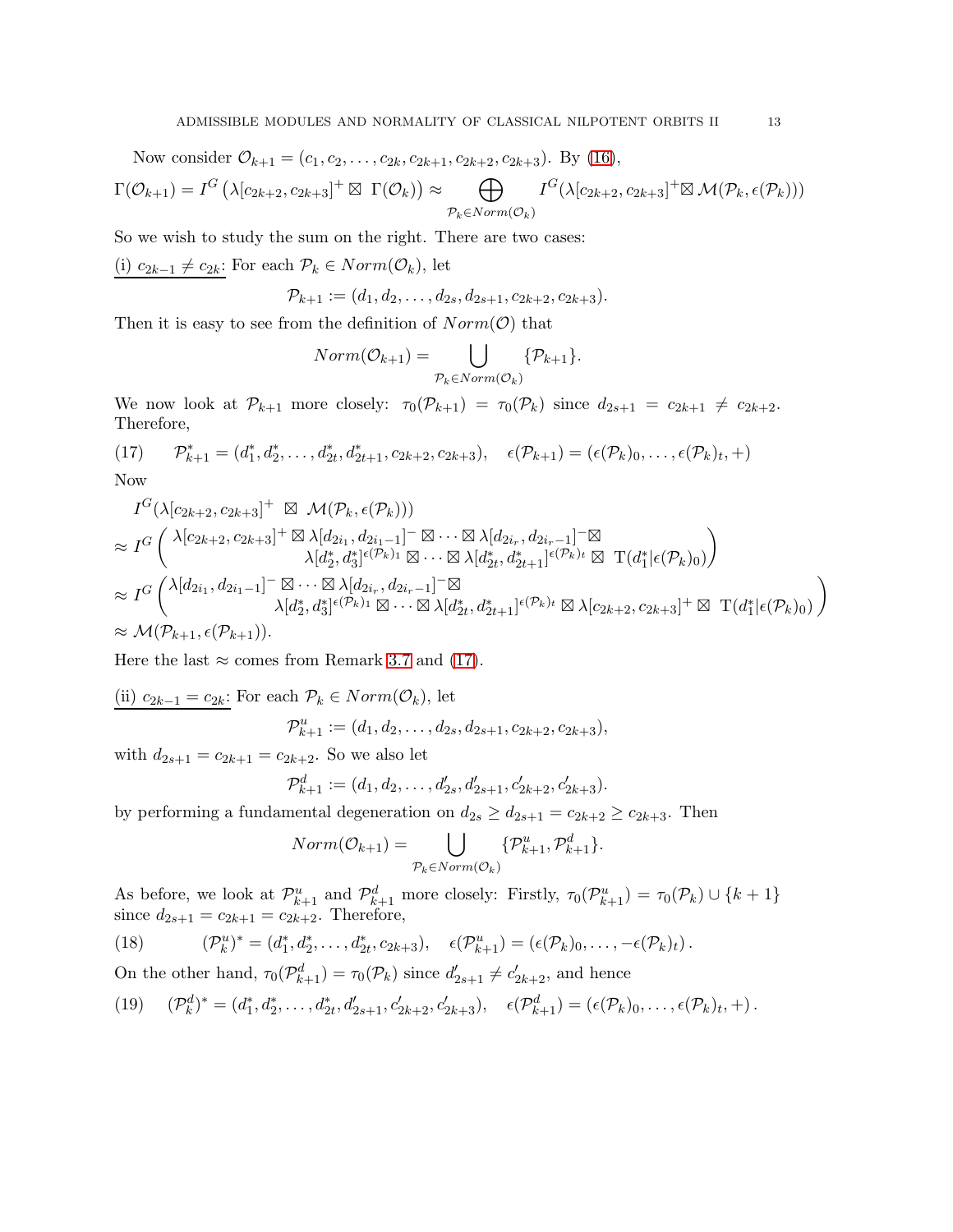Consider  
\n(20)  
\n
$$
I^G(\lambda[c_{2k+2}, c_{2k+3}]^+ \boxtimes \mathcal{M}(\mathcal{P}_k, \epsilon(\mathcal{P}_k)))
$$
\n
$$
\approx I^G\left(\begin{array}{c} \lambda[c_{2k+2}, c_{2k+3}]^+ \boxtimes \lambda[d_{2i_1}, d_{2i_1-1}]^- \boxtimes \cdots \boxtimes \lambda[d_{2i_r}, d_{2i_r-1}]^- \boxtimes \\ \lambda[d_2^*, d_3^*]^{e(\mathcal{P}_k)_1} \boxtimes \cdots \boxtimes \lambda[d_{2t}^*, d_{2t+1}^*]^{e(\mathcal{P}_k)_t} \boxtimes T(d_1^*|\epsilon(\mathcal{P}_k)_0) \end{array}\right)
$$
\n
$$
\approx I^G\left(\begin{array}{c} \lambda[d_{2i_1}, d_{2i_1-1}]^- \boxtimes \cdots \boxtimes \lambda[d_{2i_r}, d_{2i_r-1}]^- \boxtimes \\ \lambda[d_2^*, d_3^*]^{e(\mathcal{P}_k)_1} \boxtimes \cdots \boxtimes \lambda[d_{2t}^*, d_{2t+1}^*]^{e(\mathcal{P}_k)_t} \boxtimes \lambda[c_{2k+2}, c_{2k+3}]^+ \boxtimes T(d_1^*|\epsilon(\mathcal{P}_k)_0) \end{array}\right)
$$

<span id="page-13-0"></span>Look at the last part of the last module in [\(20\)](#page-13-0). If  $t = 0$ , then  $d_1^* = d_{2t+1}^* = c_{2k+1} = c_{2k+2}$ . By applying the 3-column lemma (Lemma [4.5\)](#page-8-2) with  $(d_1^* = c_{2k+2} \ge c_{2k+3})$ , the last module of  $(20)$  is  $\approx$  to

$$
I^G\left(\cdots \boxtimes \lambda[c_{2k+2}, d_1^*]^- \boxtimes \mathrm{T}(c_{2k+3}|-\epsilon(\mathcal{P}_k)_1)\right) \oplus I^G\left(\cdots \boxtimes \lambda[c'_{2k+2}, c'_{2k+3}]^+ \boxtimes \mathrm{T}(d'_1|\epsilon(\mathcal{P}_k)_1)\right) \approx \mathcal{M}(\mathcal{P}_{k+1}^u; \epsilon(\mathcal{P}_{k+1}^u)) \oplus \mathcal{M}(\mathcal{P}_{k+1}^d, \epsilon(\mathcal{P}_{k+1}^d))
$$

where the last  $\approx$  follows from [\(18\)](#page-12-1) and [\(19\)](#page-12-2).

On the other hand, if  $t > 0$ , then  $d_{2t+1}^* = c_{2k+1} = c_{2k+2}$ . By applying the 5-column lemma (Lemma [4.9\)](#page-10-0) with  $(d_1^* > d_{2t}^* \geq d_{2t+1}^* = c_{2k+2} \geq c_{2k+3})$ , the last module is  $\approx$  to

$$
I^G\left(\cdots \boxtimes \lambda[c_{2k+2}, d^*_{2t+1}]^- \boxtimes \lambda[d^*_{2t}, c_{2k+3}]^{-\epsilon(\mathcal{P}_k)_t} \boxtimes \ \mathrm{T}(d^*_1|\epsilon(\mathcal{P}_k)_0)\right) \oplus
$$
  

$$
I^G\left(\cdots \boxtimes \lambda[d'_{2t}, d'_{2t+1}]^{\epsilon(\mathcal{P}_k)_t} \boxtimes \lambda[c'_{2k+2}, c'_{2k+3}]^+ \boxtimes \ \mathrm{T}(d^*_1|\epsilon(\mathcal{P}_k)_0)\right)
$$

which is also  $\approx$  to  $\mathcal{M}(\mathcal{P}_{k+1}^u, \epsilon(\mathcal{P}_{k+1}^u)) \oplus \mathcal{M}(\mathcal{P}_{k+1}^d, \epsilon(\mathcal{P}_{k+1}^d)).$ 

By summing up all  $P_k \in Norm(\mathcal{O}_k)$  in all the cases above, one always have

$$
\bigoplus_{\substack{\mathcal{P}_{k+1} \in Norm(\mathcal{O}_{k+1})}} \mathcal{M}(\mathcal{P}_{k+1}, \epsilon(\mathcal{P}_{k+1}))
$$
\n
$$
\approx \bigoplus_{\substack{\mathcal{P}_k \in Norm(\mathcal{O}_k)}} I^G(\lambda[c_{2k+2}, c_{2k+3}]^+ \boxtimes \mathcal{M}(\mathcal{P}_k, \epsilon(\mathcal{P}_k)))
$$
\n
$$
\approx I^G(\lambda[c_{2k+2}, c_{2k+3}]^+ \boxtimes \lambda[c_2, c_3]^+ \boxtimes \cdots \boxtimes \lambda[c_{2k}, c_{2k+1}]^+ \boxtimes T(c_1|+))
$$
\n
$$
\approx \Gamma(\mathcal{O}_{k+1})
$$

for all even, generic orthogonal orbits. The proof for symplectic orbits is similar (and easier) using the 4-column lemma (Lemma [4.7\)](#page-9-1). Therefore, Theorem [4.3](#page-8-0) follows.  $\square$ 

As in [\[BW1\]](#page-15-0), the same arguments apply to odd orbits, and for general orbits involving both odd and even columns. We skip the proofs there.

Finally, we discuss how one can obtain the character formula of  $\mathcal{B}(\overline{\mathcal{O}})$  for all classical nilpotent orbits. By Theorem [2.2,](#page-3-0) the character formula of  $\mathcal{B}(\overline{\mathcal{O}})$  can be obtained from that of  $\mathcal{B}(\overline{O_{gen}})$ . Using [\(9\)](#page-5-1) and the character formulas of unipotent representations given in [\[BV2\]](#page-15-3), one can get the character formulas for the distinguished modules  $\mathcal{M}(\mathcal{P}; \epsilon(\mathcal{P}))$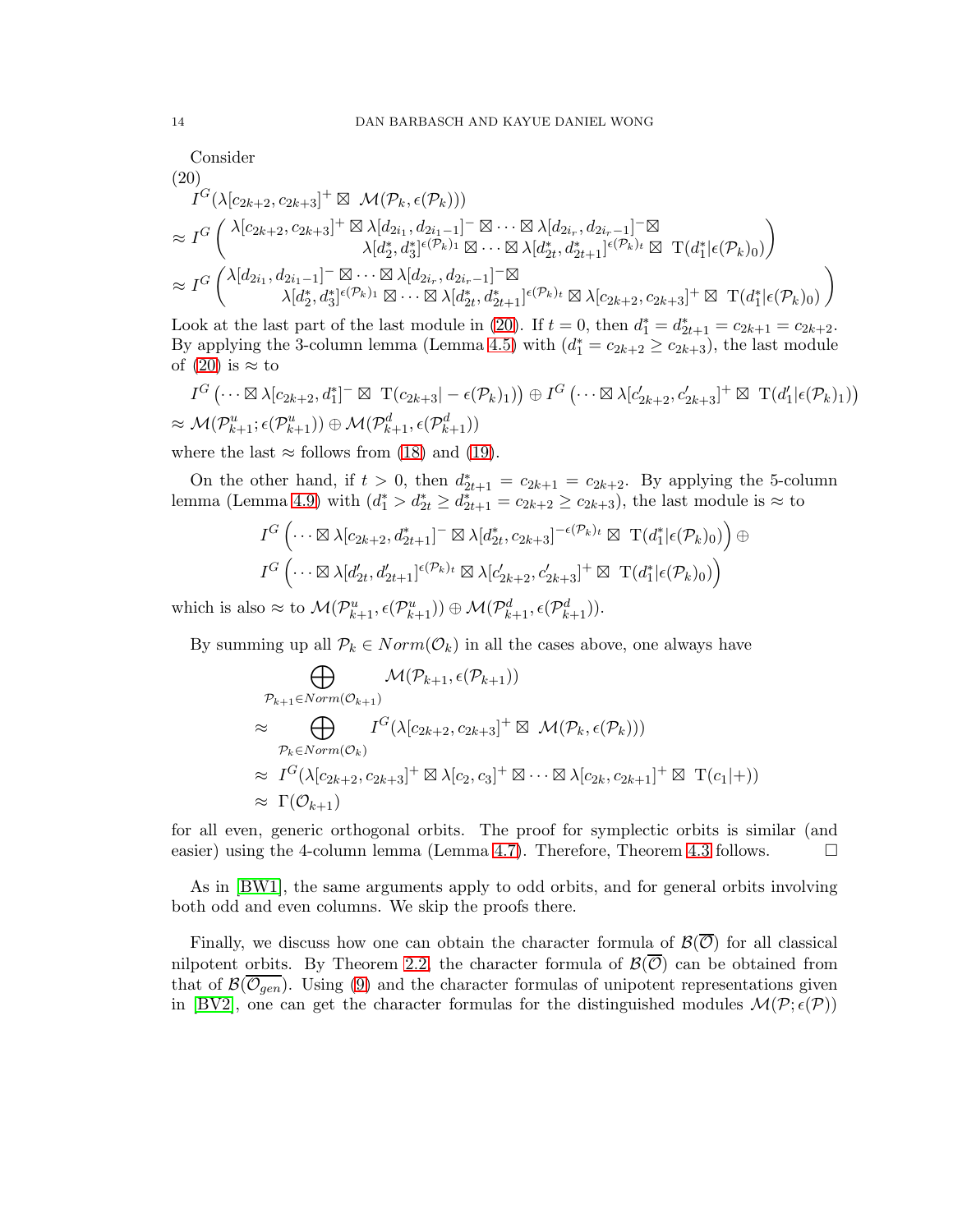for all  $P \in Norm(\mathcal{O}_{gen})$ . Consequently, the character formula of  $\mathcal{B}(\overline{\mathcal{O}_{gen}})$  can be obtained by summing up the formulas  $\mathcal{B}(\overline{\mathcal{O}_{gen}}) \cong$ M  $P \in Norm(\mathcal{O}_{gen})$  $\mathcal{M}(\mathcal{P}; \epsilon(\mathcal{P}))$ . As a consequence, one

can calculate the multiplicities of all  $K_c$ -types in  $\mathcal{B}(\overline{\mathcal{O}}) \cong R(\overline{\mathcal{O}})$ . Explicit calculations are carried out in [\[Wo1\]](#page-16-1).

We end this paper by an example of the generic orbit  $\mathcal{O} = (4, 2, 2, 0)$  in  $G = Sp(8, \mathbb{C})$ (with non-normal closure):

**Example 4.10.** Let  $\mathcal{O} = (4, 2, 2, 0)$  be a generic orbit in  $G = Sp(8, \mathbb{C})$ . The infinitesimal character for  $\mathcal{B}(\overline{\mathcal{O}})$  is  $\lambda_{\mathcal{O}} = (2, 1, 1, 0)$ . The character formula of  $\mathcal{B}(\overline{\mathcal{O}})$  is given by:

$$
\frac{1}{2} \left[ \sum_{w_1 \in C_2 \times D_1 \times C_1} \text{sgn}(w_1) X((21,0,1); w_1(21,0,1)) + \sum_{w_2 \in D_3 \times C_1} \text{sgn}(w_2) X((210,1); w_2(210,1)) \right]
$$

Upon restricting to  $K$ , the formula can be rewritten as:

$$
\mathcal{B}(\overline{\mathcal{O}}) \cong \text{Ind}_{T}^{K}(\mathbb{C}_{0000}) - 2\text{Ind}_{T}^{K}(\mathbb{C}_{1100}) - \text{Ind}_{T}^{K}(\mathbb{C}_{2000}) + 4\text{Ind}_{T}^{K}(\mathbb{C}_{2110})
$$
  
-2 $\text{Ind}_{T}^{K}(\mathbb{C}_{2211}) - \text{Ind}_{T}^{K}(\mathbb{C}_{2200}) + \text{Ind}_{T}^{K}(\mathbb{C}_{2222}) + 2\text{Ind}_{T}^{K}(\mathbb{C}_{3210})$   
-2 $\text{Ind}_{T}^{K}(\mathbb{C}_{3221}) - \text{Ind}_{T}^{K}(\mathbb{C}_{4110}) + \text{Ind}_{T}^{K}(\mathbb{C}_{4211}) + \text{Ind}_{T}^{K}(\mathbb{C}_{4200}) - \text{Ind}_{T}^{K}(\mathbb{C}_{4220}).$ 

On the other hand, the character formula of  $\mathcal{B}(\mathcal{O})$  in [\(5\)](#page-2-0) can be written as:

$$
\sum_{w \in C_2 \times A_1} \text{sgn}(w_1) X((21, 10); w(21, 10))
$$

whose restriction to K is given by

$$
\mathcal{B}(\mathcal{O}) \cong \text{Ind}_{T}^{K}(\mathbb{C}_{0000}) - 2\text{Ind}_{T}^{K}(\mathbb{C}_{1100}) + \text{Ind}_{T}^{K}(\mathbb{C}_{1111}) - \text{Ind}_{T}^{K}(\mathbb{C}_{2000}) \n+ \text{Ind}_{T}^{K}(\mathbb{C}_{2110}) + 2\text{Ind}_{T}^{K}(\mathbb{C}_{3100}) - 2\text{Ind}_{T}^{K}(\mathbb{C}_{3111}) - \text{Ind}_{T}^{K}(\mathbb{C}_{3300}) \n+ \text{Ind}_{T}^{K}(\mathbb{C}_{3311}) - \text{Ind}_{T}^{K}(\mathbb{C}_{4000}) + \text{Ind}_{T}^{K}(\mathbb{C}_{4110}) + \text{Ind}_{T}^{K}(\mathbb{C}_{4200}) - \text{Ind}_{T}^{K}(\mathbb{C}_{4211}).
$$

The difference between the formulas occurs at  $\mathbb{C}_{1111}$ . This implies the diminutive K<sub>c</sub>−type  $V_{(1111)}$  has different multiplicities in  $R(\overline{\mathcal{O}})$  and in  $R(\mathcal{O})$ . More precisely, Norm $(\mathcal{O})$  =  $\{\mathcal{O}, (4, 4)\}\$ , and the difference between  $R(\overline{\mathcal{O}})$  and  $R(\mathcal{O})$  is exactly equal to

$$
\mathcal{M}(44,-)|_K = \mathrm{Ind}_{GL(4)}^{Sp(8)}(\det)|_K \cong \sum_{w \in A_3} \mathrm{sgn}(w) \mathrm{Ind}_T^K((210-1) - w(10-1-2)).
$$

#### **REFERENCES**

- <span id="page-14-0"></span>[AB] J. Adams, D. Barbasch The Reductive Dual Pairs Correspondence for Complex Groups, J. of Func. An. vol 132, 1995
- [B1] D. Barbasch The unitary dual for complex classical Lie groups, Invent. Math., vol 96, 1989, pp 103-176
- [B2] Unipotent representations for real reductive groups, Proceedings of ICM 1990, Springer Verlag, Tokyo, 1991, pp. 769-777
- [B3]  $Orbital$  integrals of nilpotent orbits, volume in honor of Harish-Chandra, Proc. Symp. Pure Math. 68 (2000) pp. 97-110.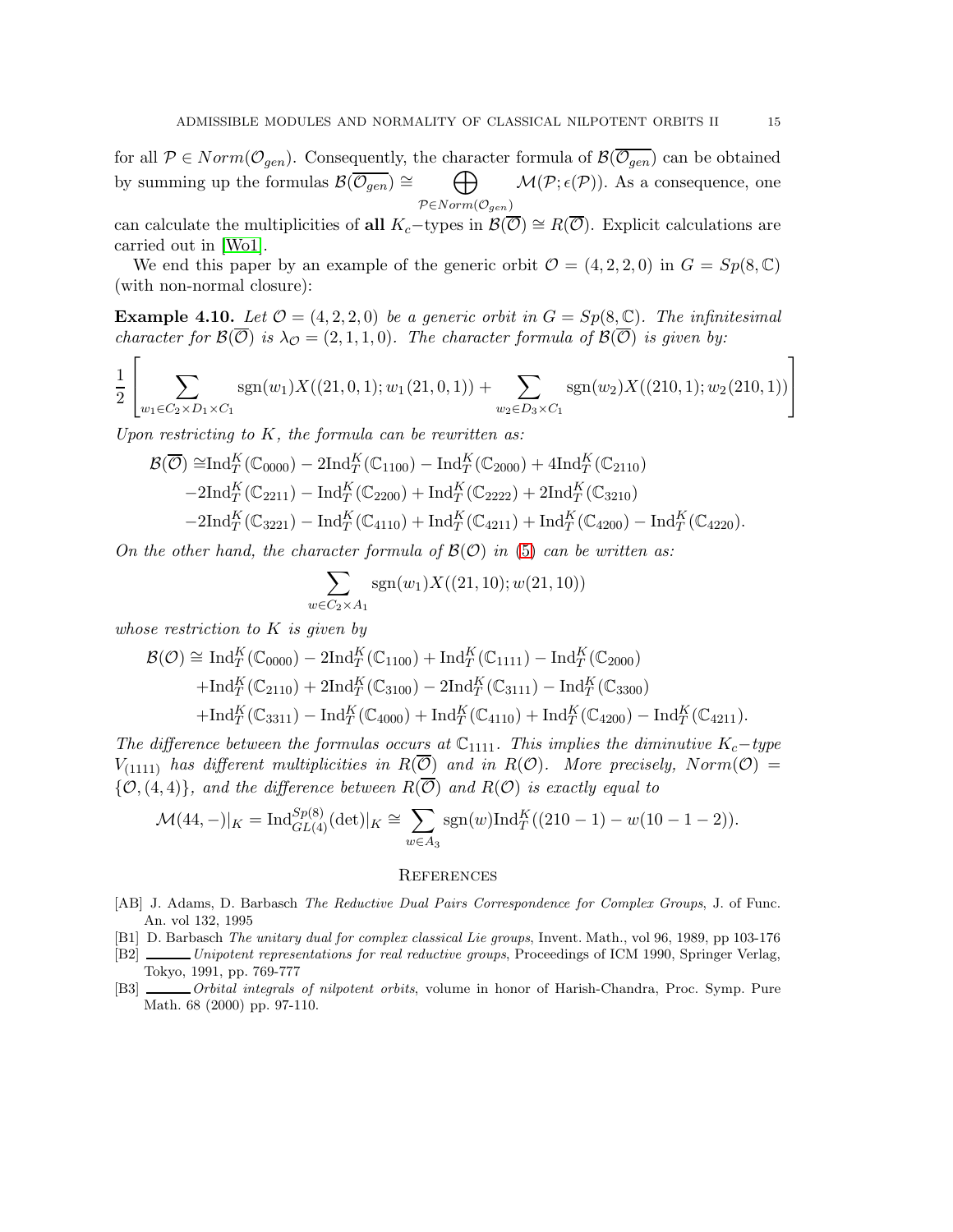- [B4] The unitary spherical spectrum for split classical groups, Journal of Inst. of Math. Jussieu, 2010 9(2) pp 265-356
- [B5] Unipotent Representations and the Dual Pairs Correspondence, Progress in Mathematics, vol. 323, 2017
- [BSS] D. Barbasch, S. Sahi, B. Speh, *Degenerate series repreentations for*  $GL(2n, \mathbb{R})$  *and Fourier Analysis* Symposia Mathematica, vol XXXI, 45-69, Rome 1988, Academic Press, London, 1990
- <span id="page-15-0"></span>[BW1] D. Barbasch, K.D. Wong, Admissible modules and normality of classical nilpotent orbits I, [arXiv:1801.06909](http://arxiv.org/abs/1801.06909)
- [BV] N. Berline, M. Vergne Fourier transforms of orbits of the coadjoint representation, Representation theory of reductive groups, Birkhäuser-Boston, Progress in Mathematics vol 40, 1983, pp. 53-69
- [BV1] D. Barbasch, D. Vogan The local structure of characters, J. Funct. Analysis, vol. 34 no. 1, 1980, pp. 27-55
- <span id="page-15-3"></span>[BV2] D. Barbasch, D. Vogan Unipotent representations of complex semisimple Lie groups, Ann. of Math., 1985, vol 121, pp. 41-110
- [BV3] D. Barbasch, D. Vogan Weyl group representations and nilpotent orbits, Representation theory of reductive groups, Birkhäuser-Boston, Progress in mathematics vol 40, 1983, pp. 21-35
- <span id="page-15-1"></span>[Br] R. Brylinski Line bundles on the cotangent bundle of the flag variety, Invent. Math., vol 113 Fasc. 1, 1993, pp. 1-20
- [BZ] I.N. Bernstein, A.V. Zelevensky Induced representations of reductive p-adic groups. I, Ann. Sci. Ecole Norm. Sup. (4) 10 (1977), no. 4, 441–472.
- [CM] D. Collingwood and W. M. McGovern, Nilpotent orbits in semisimple Lie algebras, Van Norstrand Reinhold Mathematics Series, 1993
- [G] W. Graham, Functions on the universal cover of the principal nilpotent orbit, Inv. Math. **108** (1992), 15-27.
- [HC] Harish-Chandra Fourier transform on a semisimple Lie algebra II , Amer. J. of Math., vol 79, 1957, pp. 193-257
- [HC1] Harish-Chandra Harmonic analysis on semisimple Lie groups, Bulletin AMS. vol 76, 1970, pp. 529- 551
- [Kn] A. Knapp Representation Theory of Semisimple Groups, Princeton University Press, Princeton NJ, 1986
- [KnV] A. Knapp, D. Vogan Cohomological induction and unitary representations, Princeton University Press, Princeton NJ, 1995
- <span id="page-15-2"></span>[KP] H-P. Kraft, C. Procesi On the geometry of conjugacy classes in classical groups, Comm. Math. Helv., 57, 1982, pp. 539-601
- [J] J. C. Jantzen Nilpotent orbits in representation theory, in volume Lie Theory, Lie algebras and Representations by J.-P Anker and B. Orsted, Progress in Mathematics, Birkhäuser, 2004
- [L] G. Lusztig, Characters of Reductive Groups over a Finite Field, Ann. Math. Studies, vol. 107, Princton University Press, 1984
- [LS] G. Lusztig, N. Spaltenstein Induced unipotent classes, J. London Math. Soc., vol. 19, 1979, pp. 41-52
- [McG] M. McGovern Rings of regular functions on nilpotent orbits and their covers, Invent. Math., 97, 1989, pp. 209-217
- [Pz] T. Przebinda The dual correspondence of infinitesimal characters, Colloq. Math. 70 (1996), pp. 93–102
- [R] R. Rao Orbital integrals in reductive groups, Annals of Math., vol. 96 no. 3, 1972, pp. 505-510
- [Ro] W. Rossmann Nilpotent orbital integrals in a real semisimple Lie algebra and representations of Weyl groups, Operator algebras, unitary representations, enveloping algebras and invariant theory, Progress in Mathematics 92, Birkhäuser Boston, 1990, pp. 263-287
- [ScVi1] W. Schmid, K. Vilonen Two geometric character formulas for reductive Lie groups , J. Amer. math. Soc., vol. 11 no. 4, 1998, pp. 799-867
- [ScVi2] W. Schmid, K. Vilonen Characteristic cycles and wave front cycles of representations of reductive groups, Annals of Math. 151 (2000), pp. 1071 - 1118.